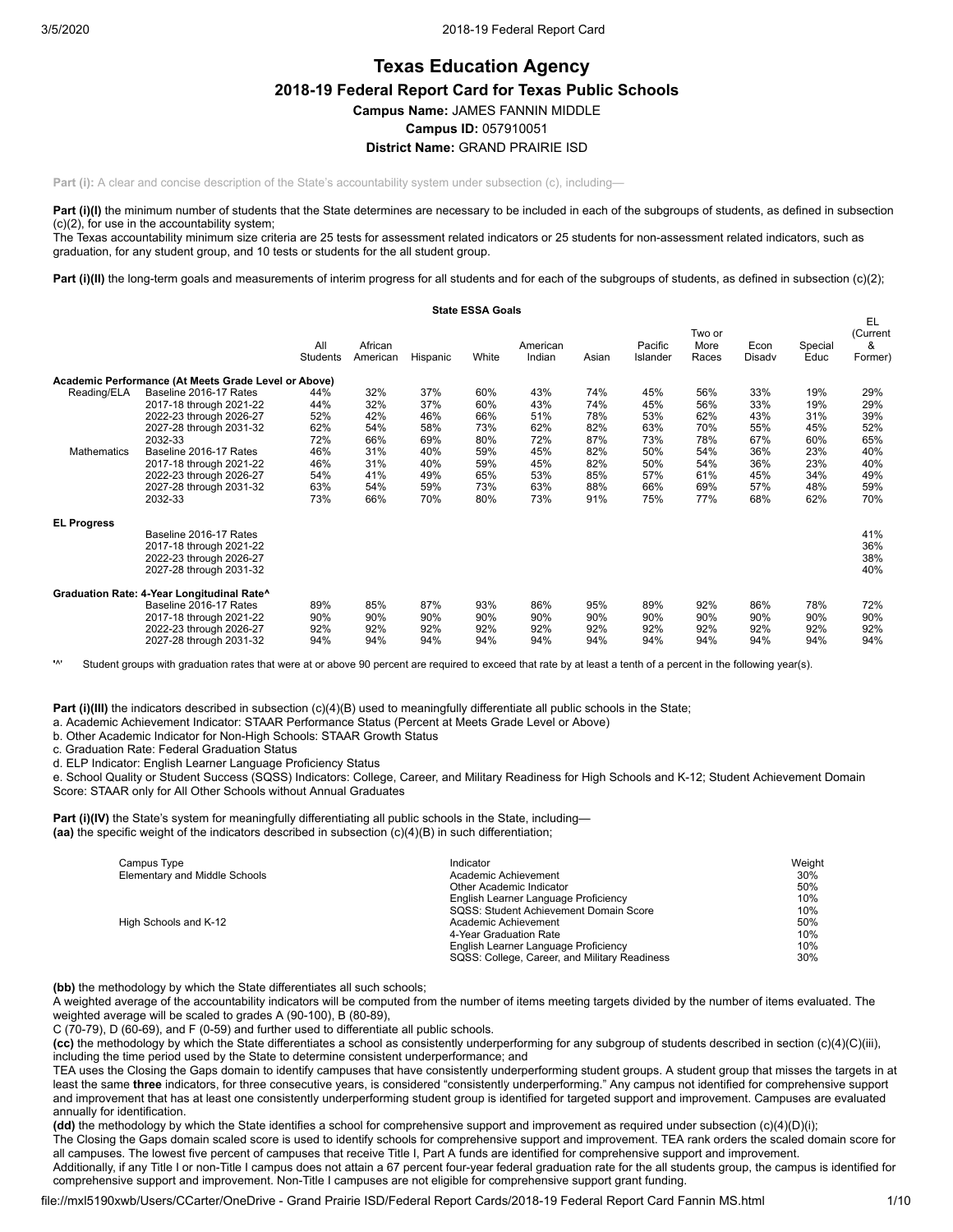Any Title I campus identified for targeted support and improvement for three consecutive years for the same student group(s) is identified for comprehensive support and improvement the following school year.

Part (i)(V) the number and names of all public schools in the State identified by the State for comprehensive support and improvement under subsection (c)(4)(D) (i) or implementing targeted support and improvement plans under subsection  $(d)(2)$ ; and

[Comprehensive](https://tea.texas.gov/sites/default/files/comprehensive_support_2019.xlsx) Support and [Improvement](https://tea.texas.gov/sites/default/files/target_support_2019.xlsx) Schools, Targeted Support and Improvement Schools and [Additional](https://tea.texas.gov/sites/default/files/additional_targeted_support_2019.xlsx) Targeted Support Schools list those campuses that have been identified for comprehensive support and improvement, targeted support and improvement and additional targeted support based on performance in the Closing the Gaps domain (Excel file).

**Part (i)(VI)** the exit criteria established by the State as required under clause (i) of subsection (d)(3)(A), including the length of years established under clause (i) (II) of such subsection.

Campuses that do not rank in the bottom five percent of the Closing the Gaps domain for two consecutive years and have increased a letter grade (for example, from F to D or from D to C) on the Closing the Gaps domain are considered as having successfully exited comprehensive support and improvement status.Campuses identified as comprehensive support and improvement based solely on a graduation rate below 67 percent must have a four-year federal

graduation rate of at least 67 percent for two consecutive years to exit comprehensive support and improvement status.

To exit additional targeted support status, the student group(s) that triggered the additional targeted support status must meet the targets for the Academic Achievement component in both reading and mathematics.

#### Part (ii): Student Achievement by Proficiency Level

This section provides information on student achievement on the STAAR (State of Texas Assessments of Academic Readiness) performance for mathematics, reading/ELA, and science by grade level and proficiency level for the 2018-19 school year. These results include all students tested, regardless of whether they were in the accountability subset. (CWD: children with disability; CWOD: children without disability; EL: English learner)

|                                                  |                        |     |     |     |                          |     |         |      |                          | Two |               |         |                          |                          |     |                          |                          |                                                                                                                                    |        |  |
|--------------------------------------------------|------------------------|-----|-----|-----|--------------------------|-----|---------|------|--------------------------|-----|---------------|---------|--------------------------|--------------------------|-----|--------------------------|--------------------------|------------------------------------------------------------------------------------------------------------------------------------|--------|--|
|                                                  |                        |     |     |     |                          |     |         |      |                          | or  |               | Non     |                          |                          |     |                          |                          |                                                                                                                                    |        |  |
|                                                  |                        |     |     |     | Afr                      |     |         | Amer |                          |     | Pac More Econ | Econ    |                          |                          |     |                          |                          | State District Campus Amer Hispanic White Ind Asian Isl Races Disadv Disadv CWD CWOD EL Male Female Migrant Homeless Care Military | Foster |  |
| STAAR Percent at Approaches Grade Level or Above |                        |     |     |     |                          |     |         |      |                          |     |               |         |                          |                          |     |                          |                          |                                                                                                                                    |        |  |
| Grade 6                                          |                        |     |     |     |                          |     |         |      |                          |     |               |         |                          |                          |     |                          |                          |                                                                                                                                    |        |  |
| Reading                                          | All<br><b>Students</b> | 67% | 61% | 42% | 67%                      | 41% | 42%     |      |                          |     | 41%           | 48%     | 23%                      | 44%                      | 37% | 37%                      | 46%                      |                                                                                                                                    |        |  |
|                                                  | <b>CWD</b>             | 33% | 28% | 23% | $\star$                  | 24% | 29%     |      |                          |     | 21%           |         | 23%                      |                          | 0%  | 19%                      | 26%                      |                                                                                                                                    |        |  |
|                                                  | <b>CWOD 71%</b>        |     | 64% | 44% | 75%                      | 43% | 47%     |      |                          |     | 44%           | 48%     |                          | 44%                      | 39% | 40%                      | 50%                      |                                                                                                                                    |        |  |
|                                                  | EL                     | 42% | 52% | 37% | $\overline{\phantom{a}}$ | 37% | 33%     |      |                          |     | 38%           | 25%     | 0%                       | 39%                      | 37% | 29%                      | 46%                      |                                                                                                                                    |        |  |
|                                                  | Male                   | 62% | 55% | 37% | $\star$                  | 36% | 43%     |      |                          |     | 37%           | 36%     | 19%                      | 40%                      | 29% | 37%                      |                          |                                                                                                                                    |        |  |
|                                                  | Female 71%             |     | 66% | 46% | 50%                      | 47% | 40%     |      |                          |     | 44%           | 64%     | 26%                      | 50%                      | 46% | $\overline{a}$           | 46%                      |                                                                                                                                    |        |  |
| Mathematics                                      | All<br>Students        | 80% | 76% | 66% | 67%                      | 66% | 71%     |      |                          |     | 66%           | 68%     | 49%                      | 69%                      | 64% | 67%                      | 65%                      |                                                                                                                                    |        |  |
|                                                  | <b>CWD</b>             | 50% | 39% | 49% | $\star$                  | 44% | 71%     |      |                          |     | 48%           | $\star$ | 49%                      | $\overline{\phantom{a}}$ | 22% | 56%                      | 42%                      |                                                                                                                                    |        |  |
|                                                  | <b>CWOD 83%</b>        |     | 80% | 69% | 75%                      | 69% | 71%     |      |                          |     | 69%           | 70%     | $\overline{a}$           | 69%                      | 67% | 69%                      | 70%                      |                                                                                                                                    |        |  |
|                                                  | EL                     | 67% | 75% | 64% |                          | 65% | 56%     |      |                          |     | 66%           | 38%     | 22%                      | 67%                      | 64% | 59%                      | 71%                      |                                                                                                                                    |        |  |
|                                                  | Male                   | 78% | 74% | 67% | $\star$                  | 65% | 79%     |      |                          |     | 68%           | 64%     | 56%                      | 69%                      | 59% | 67%                      |                          |                                                                                                                                    |        |  |
|                                                  | Female 81%             |     | 78% | 65% | 50%                      | 67% | 60%     |      |                          |     | 65%           | 73%     | 42%                      | 70%                      | 71% | $\overline{\phantom{a}}$ | 65%                      |                                                                                                                                    |        |  |
| Grade 7                                          |                        |     |     |     |                          |     |         |      |                          |     |               |         |                          |                          |     |                          |                          |                                                                                                                                    |        |  |
| Reading                                          | All<br>Students        | 74% | 71% | 54% | 92%                      | 52% | 56%     |      |                          |     | 54%           | 61%     | 54%                      | 55%                      | 50% | 52%                      | 57%                      |                                                                                                                                    |        |  |
|                                                  | <b>CWD</b>             | 37% | 35% | 54% | $\star$                  | 45% | $\star$ |      |                          |     | 56%           |         | 54%                      |                          | 54% | 50%                      | 60%                      |                                                                                                                                    |        |  |
|                                                  | <b>CWOD 78%</b>        |     | 74% | 55% | 89%                      | 53% | 53%     |      |                          |     | 54%           | 67%     | $\overline{\phantom{a}}$ | 55%                      | 49% | 52%                      | 57%                      |                                                                                                                                    |        |  |
|                                                  | EL                     | 49% | 63% | 50% | $\overline{\phantom{a}}$ | 49% | $\star$ |      |                          |     | 49%           | 67%     | 54%                      | 49%                      | 50% | 51%                      | 48%                      |                                                                                                                                    |        |  |
|                                                  | Male                   | 70% | 66% | 52% | 80%                      | 52% | 36%     |      |                          |     | 51%           | 60%     | 50%                      | 52%                      | 51% | 52%                      | $\overline{\phantom{a}}$ |                                                                                                                                    |        |  |
|                                                  | Female 79%             |     | 76% | 57% | 100%                     | 52% | 86%     |      |                          |     | 57%           | 63%     | 60%                      | 57%                      | 48% | $\overline{\phantom{a}}$ | 57%                      |                                                                                                                                    |        |  |
| Mathematics                                      | All<br>Students        | 73% | 72% | 59% | 67%                      | 57% | 72%     |      |                          |     | 58%           | 65%     | 46%                      | 61%                      | 59% | 59%                      | 58%                      |                                                                                                                                    |        |  |
|                                                  | <b>CWD</b>             | 43% | 34% | 46% |                          | 36% |         |      |                          |     | 48%           |         | 46%                      |                          | 46% | 44%                      | 50%                      |                                                                                                                                    |        |  |
|                                                  | <b>CWOD 77%</b>        |     | 75% | 61% | 56%                      | 59% | 73%     |      |                          |     | 60%           | 71%     | $\overline{a}$           | 61%                      | 60% | 62%                      | 59%                      |                                                                                                                                    |        |  |
|                                                  | EL                     | 57% | 70% | 59% | $\overline{\phantom{a}}$ | 58% | $\star$ |      | $\overline{\phantom{a}}$ |     | 59%           | 60%     | 46%                      | 60%                      | 59% | 58%                      | 60%                      |                                                                                                                                    |        |  |
|                                                  | Male                   | 72% | 70% | 59% | 80%                      | 56% | 73%     |      |                          |     | 59%           | 67%     | 44%                      | 62%                      | 58% | 59%                      |                          |                                                                                                                                    |        |  |
|                                                  | Female 75%             |     | 73% | 58% | 57%                      | 57% | 71%     |      |                          |     | 58%           | 63%     | 50%                      | 59%                      | 60% | $\overline{\phantom{a}}$ | 58%                      |                                                                                                                                    |        |  |
| Grade 8                                          |                        |     |     |     |                          |     |         |      |                          |     |               |         |                          |                          |     |                          |                          |                                                                                                                                    |        |  |
| Reading                                          | All<br><b>Students</b> | 84% | 82% | 66% | 67%                      | 65% | 80%     |      |                          |     | 64%           | 82%     | 40%                      | 70%                      | 54% | 61%                      | 73%                      |                                                                                                                                    |        |  |
|                                                  | <b>CWD</b>             | 47% | 44% | 40% | $\star$                  | 33% | $\star$ |      |                          |     | 32%           | 80%     | 40%                      |                          | 33% | 32%                      | 63%                      |                                                                                                                                    |        |  |
|                                                  | CWOD                   | 88% | 87% | 70% | 57%                      | 70% | 100%    |      |                          |     | 69%           | 82%     | $\overline{\phantom{a}}$ | 70%                      | 57% | 67%                      | 74%                      |                                                                                                                                    |        |  |
|                                                  | EL                     | 62% | 75% | 54% | $\overline{\phantom{a}}$ | 54% | $\star$ |      |                          |     | 55%           | 43%     | 33%                      | 57%                      | 54% | 51%                      | 58%                      |                                                                                                                                    |        |  |
|                                                  | Male                   | 81% | 78% | 61% | $\star$                  | 59% | 83%     |      |                          |     | 58%           | 79%     | 32%                      | 67%                      | 51% | 61%                      | $\overline{\phantom{a}}$ |                                                                                                                                    |        |  |
|                                                  | Female 88%             |     | 87% | 73% | 67%                      | 74% |         |      |                          |     | 72%           | 88%     | 63%                      | 74%                      | 58% |                          | 73%                      |                                                                                                                                    |        |  |
| Mathematics                                      | All<br><b>Students</b> | 87% | 88% | 72% | 78%                      | 72% | 56%     |      |                          |     | 71%           | 82%     | 50%                      | 76%                      | 66% | 66%                      | 79%                      |                                                                                                                                    |        |  |
|                                                  | <b>CWD</b>             | 58% | 61% | 50% | $\star$                  | 44% | $\star$ |      |                          |     | 44%           | 80%     | 50%                      |                          | 40% | 45%                      | 63%                      |                                                                                                                                    |        |  |
|                                                  | <b>CWOD 90%</b>        |     | 91% | 76% | 71%                      | 77% | 60%     |      |                          |     | 75%           | 82%     | $\overline{a}$           | 76%                      | 70% | 71%                      | 80%                      |                                                                                                                                    |        |  |
|                                                  | EL                     | 77% | 85% | 66% | $\overline{\phantom{a}}$ | 66% |         |      |                          |     | 67%           | 57%     | 40%                      | 70%                      | 66% | 61%                      | 73%                      |                                                                                                                                    |        |  |
|                                                  | Male                   | 84% | 84% | 66% | $\star$                  | 66% | 50%     |      |                          |     | 65%           | 79%     | 45%                      | 71%                      | 61% | 66%                      |                          |                                                                                                                                    |        |  |
|                                                  | Female 89%             |     | 91% | 79% | 67%                      | 81% |         |      |                          |     | 78%           | 88%     | 63%                      | 80%                      | 73% |                          | 79%                      |                                                                                                                                    |        |  |
| Science                                          | All<br>Students        | 79% | 78% | 68% | 56%                      | 69% | 60%     |      |                          |     | 68%           | 76%     | 47%                      | 71%                      | 61% | 65%                      | 72%                      |                                                                                                                                    |        |  |
|                                                  | <b>CWD</b>             | 46% | 43% | 47% | $\star$                  | 42% | $\star$ |      |                          |     | 44%           | 60%     | 47%                      |                          | 47% | 36%                      | 75%                      |                                                                                                                                    |        |  |
|                                                  | CWOD 83%               |     | 82% | 71% | 43%                      | 73% | 67%     |      |                          |     | 71%           | 81%     | $\overline{\phantom{a}}$ | 71%                      | 63% | 71%                      | 72%                      |                                                                                                                                    |        |  |
|                                                  | EL                     | 55% | 72% | 61% |                          | 61% |         |      |                          |     | 62%           | 50%     | 47%                      | 63%                      | 61% | 56%                      | 68%                      |                                                                                                                                    |        |  |
|                                                  | Male                   | 78% | 77% | 65% | $\star$                  | 64% | 67%     |      |                          |     | 64%           | 77%     | 36%                      | 71%                      | 56% | 65%                      |                          |                                                                                                                                    |        |  |
|                                                  | Female 81%             |     | 80% | 72% | 50%                      | 76% |         |      |                          |     | 72%           | 75%     | 75%                      | 72%                      | 68% | L.                       | 72%                      |                                                                                                                                    |        |  |
|                                                  |                        |     |     |     |                          |     |         |      |                          |     |               |         |                          |                          |     |                          |                          |                                                                                                                                    |        |  |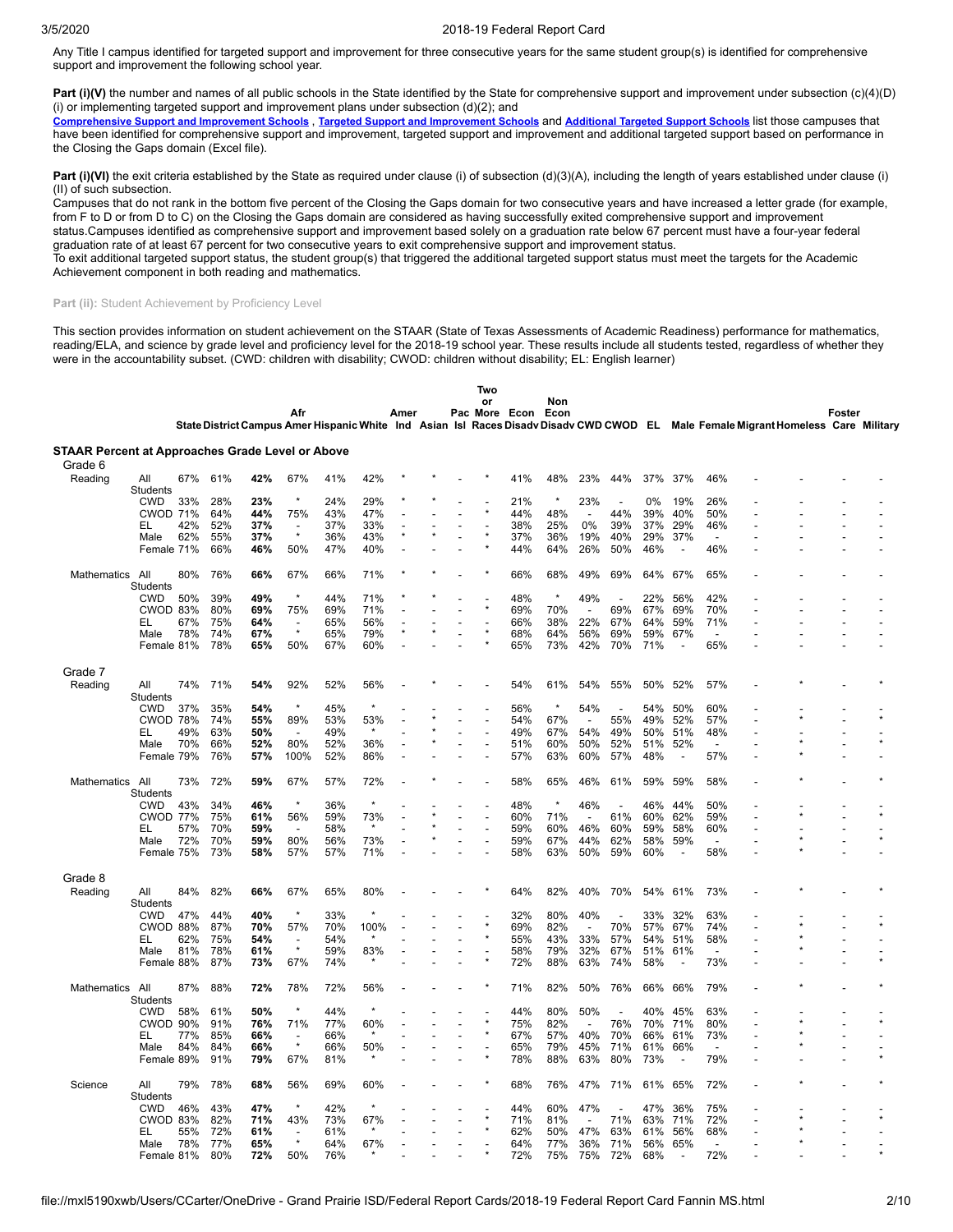Algebra I

All<br>Students

## 3/5/2020 2018-19 Federal Report Card

|                                                    |                        |            |            |                 |                                     |              |                |      |  | Two     |               |                |                                 |                                 |                |                                  |                                 |                                                                                                                                    |        |  |
|----------------------------------------------------|------------------------|------------|------------|-----------------|-------------------------------------|--------------|----------------|------|--|---------|---------------|----------------|---------------------------------|---------------------------------|----------------|----------------------------------|---------------------------------|------------------------------------------------------------------------------------------------------------------------------------|--------|--|
|                                                    |                        |            |            |                 | Afr                                 |              |                | Amer |  | or      | Pac More Econ | Non<br>Econ    |                                 |                                 |                |                                  |                                 |                                                                                                                                    | Foster |  |
|                                                    |                        |            |            |                 |                                     |              |                |      |  |         |               |                |                                 |                                 |                |                                  |                                 | State District Campus Amer Hispanic White Ind Asian Isl Races Disadv Disadv CWD CWOD EL Male Female Migrant Homeless Care Military |        |  |
| End of Course<br>English I                         | All                    | 66%        | 62%        | 100%            |                                     | 100%         |                |      |  |         | 100%          |                |                                 | 100%                            |                | 100%                             |                                 |                                                                                                                                    |        |  |
|                                                    | <b>Students</b>        |            |            |                 |                                     |              |                |      |  |         |               |                |                                 |                                 |                |                                  |                                 |                                                                                                                                    |        |  |
|                                                    | CWD<br><b>CWOD 71%</b> | 27%        | 19%<br>68% | ۰<br>100%       |                                     | 100%         |                |      |  |         | 100%          |                |                                 | 100%                            |                | 100%                             |                                 |                                                                                                                                    |        |  |
|                                                    | EL                     | 34%        | 50%        | $\star$         |                                     |              |                |      |  |         |               |                |                                 |                                 |                |                                  |                                 |                                                                                                                                    |        |  |
|                                                    | Male<br>Female 73%     | 60%        | 54%<br>71% | 100%<br>*       |                                     | 100%         |                |      |  |         | 100%          |                |                                 | 100%                            |                | 100%                             |                                 |                                                                                                                                    |        |  |
|                                                    |                        |            |            |                 |                                     |              |                |      |  |         |               |                |                                 |                                 |                |                                  |                                 |                                                                                                                                    |        |  |
| Algebra I                                          | All<br><b>Students</b> | 83%        | 85%        | 100%            |                                     | 100%         |                |      |  |         | 100%          |                |                                 |                                 |                | 100% 100% 100%                   | 100%                            |                                                                                                                                    |        |  |
|                                                    | <b>CWD</b>             | 52%        | 54%        |                 |                                     |              |                |      |  |         |               |                |                                 |                                 |                |                                  |                                 |                                                                                                                                    |        |  |
|                                                    | <b>CWOD 87%</b><br>EL  | 73%        | 89%<br>83% | 100%<br>100%    | Ĭ.<br>$\overline{a}$                | 100%<br>100% |                |      |  |         | 100%<br>100%  | ×              |                                 |                                 |                | 100% 100% 100%<br>100% 100% 100% | 100%<br>100%                    |                                                                                                                                    |        |  |
|                                                    | Male                   | 79%        | 81%        | 100%            | $\overline{a}$                      | 100%         | $\overline{a}$ |      |  |         | 100%          | $\star$        |                                 |                                 | 100% 100% 100% |                                  |                                 |                                                                                                                                    |        |  |
|                                                    | Female 88%             |            | 89%        | 100%            |                                     | 100%         |                |      |  |         | 100%          |                |                                 | 100% 100%                       |                | $\overline{\phantom{a}}$         | 100%                            |                                                                                                                                    |        |  |
|                                                    |                        |            |            |                 |                                     |              |                |      |  |         |               |                |                                 |                                 |                |                                  |                                 |                                                                                                                                    |        |  |
| <b>STAAR Percent at Meets Grade Level or Above</b> |                        |            |            |                 |                                     |              |                |      |  |         |               |                |                                 |                                 |                |                                  |                                 |                                                                                                                                    |        |  |
| Grade 6                                            |                        | 36%        | 32%        |                 |                                     | 20%          |                |      |  |         | 20%           | 24%            | 20%                             | 20%                             | 15%            | 17%                              | 23%                             |                                                                                                                                    |        |  |
| Reading                                            | All<br><b>Students</b> |            |            | 20%             | 22%                                 |              | 21%            |      |  |         |               |                |                                 |                                 |                |                                  |                                 |                                                                                                                                    |        |  |
|                                                    | <b>CWD</b>             | 19%        | 18%        | 20%             | $\star$                             | 20%          | 29%            |      |  | $\star$ | 18%           | $\star$        | 20%                             | $\overline{\phantom{a}}$        | 0%             | 19%                              | 21%                             |                                                                                                                                    |        |  |
|                                                    | CWOD 38%<br>EL         | 14%        | 33%<br>19% | 20%<br>15%      | 25%<br>$\overline{\phantom{a}}$     | 20%<br>15%   | 18%<br>22%     |      |  |         | 20%<br>16%    | 22%<br>0%      | $\overline{\phantom{a}}$<br>0%  | 20%<br>16%                      | 16%<br>15%     | 17%<br>11%                       | 24%<br>20%                      |                                                                                                                                    |        |  |
|                                                    | Male                   | 33%        | 28%        | 17%             | $\star$                             | 17%          | 14%            |      |  |         | 17%           | 21%            | 19%                             | 17%                             | 11%            | 17%                              | $\overline{a}$                  |                                                                                                                                    |        |  |
|                                                    | Female 40%             |            | 36%        | 23%             | 17%                                 | 23%          | 30%            |      |  |         | 23%           | 27%            | 21%                             | 24%                             | 20%            | $\overline{\phantom{a}}$         | 23%                             |                                                                                                                                    |        |  |
| Mathematics                                        | All                    | 46%        | 39%        | 24%             | 11%                                 | 25%          | 25%            |      |  |         | 24%           | 24%            | 26%                             | 23%                             | 23%            | 25%                              | 23%                             |                                                                                                                                    |        |  |
|                                                    | <b>Students</b>        |            |            |                 |                                     |              |                |      |  |         |               |                |                                 |                                 |                |                                  |                                 |                                                                                                                                    |        |  |
|                                                    | CWD<br>CWOD 48%        | 23%        | 22%<br>40% | 26%<br>23%      | $\star$<br>13%                      | 28%<br>24%   | 29%<br>24%     |      |  |         | 24%<br>24%    | $\star$<br>22% | 26%<br>$\overline{a}$           | 23%                             | 11%<br>23%     | 31%<br>24%                       | 21%<br>23%                      |                                                                                                                                    |        |  |
|                                                    | EL                     | 27%        | 35%        | 23%             | $\overline{\phantom{a}}$            | 21%          | 44%            |      |  |         | 24%           | 0%             | 11%                             | 23%                             | 23%            | 21%                              | 25%                             |                                                                                                                                    |        |  |
|                                                    | Male                   | 45%        | 37%<br>40% | 25%             | $\star$<br>17%                      | 25%          | 36%<br>10%     |      |  |         | 24%<br>23%    | 29%<br>18%     | 31%                             | 24%                             | 21%<br>25%     | 25%                              | $\overline{\phantom{a}}$<br>23% |                                                                                                                                    |        |  |
|                                                    | Female 46%             |            |            | 23%             |                                     | 24%          |                |      |  |         |               |                | 21%                             | 23%                             |                |                                  |                                 |                                                                                                                                    |        |  |
| Grade 7                                            |                        |            |            |                 |                                     |              |                |      |  |         |               |                |                                 |                                 |                |                                  |                                 |                                                                                                                                    |        |  |
| Reading                                            | All                    | 48%        | 43%        | 31%             | 58%                                 | 27%          | 39%            |      |  |         | 31%           | 22%            | 39%                             | 29%                             | 28%            | 30%                              | 31%                             |                                                                                                                                    |        |  |
|                                                    | Students<br>CWD        | 21%        | 22%        | 39%             | $\star$                             | 27%          | $\star$        |      |  |         | 40%           | $\star$        | 39%                             | $\overline{\phantom{a}}$        | 31%            | 33%                              | 50%                             |                                                                                                                                    |        |  |
|                                                    | <b>CWOD 51%</b>        |            | 45%        | 29%             | 44%                                 | 28%          | 33%            |      |  |         | 30%           | 20%            | $\overline{\phantom{a}}$        | 29%                             | 28%            | 29%                              | 29%                             |                                                                                                                                    |        |  |
|                                                    | EL<br>Male             | 19%<br>44% | 33%<br>39% | 28%<br>30%      | $\overline{\phantom{a}}$<br>60%     | 27%<br>28%   | $\star$<br>27% |      |  |         | 28%<br>30%    | 33%<br>30%     | 31%<br>33%                      | 28%<br>29%                      | 28%<br>31%     | 31%<br>30%                       | 24%<br>$\overline{\phantom{a}}$ |                                                                                                                                    |        |  |
|                                                    | Female 52%             |            | 47%        | 31%             | 57%                                 | 27%          | 57%            |      |  |         | 33%           | 13%            | 50%                             | 29%                             | 24%            | $\overline{\phantom{a}}$         | 31%                             |                                                                                                                                    |        |  |
| Mathematics                                        | All                    | 41%        | 37%        | 26%             | 42%                                 | 23%          | 44%            |      |  |         | 26%           | 24%            | 39%                             | 24%                             | 24%            | 24%                              | 28%                             |                                                                                                                                    |        |  |
|                                                    | Students               |            |            |                 |                                     |              |                |      |  |         |               |                |                                 |                                 |                |                                  |                                 |                                                                                                                                    |        |  |
|                                                    | <b>CWD</b>             | 22%        | 22%        | 39%             | $\star$                             | 27%          | $\star$        |      |  |         | 40%           | $\ast$         | 39%                             | $\overline{\phantom{a}}$        | 31%            | 33%                              | 50%                             |                                                                                                                                    |        |  |
|                                                    | CWOD 44%<br>EL         | 22%        | 38%<br>32% | 24%<br>24%      | 22%<br>$\overline{\phantom{a}}$     | 23%<br>25%   | 40%<br>$\ast$  |      |  |         | 24%<br>25%    | 21%<br>20%     | $\overline{\phantom{a}}$<br>31% | 24%<br>24%                      | 24%<br>24%     | 22%<br>20%                       | 26%<br>30%                      | $\overline{a}$                                                                                                                     |        |  |
|                                                    | Male                   | 41%        | 37%        | 24%             | 40%                                 | 21%          | 45%            |      |  |         | 22%           | 44%            | 33%                             | 22%                             | 20%            | 24%                              |                                 |                                                                                                                                    |        |  |
|                                                    | Female 42%             |            | 36%        | 28%             | 43%                                 | 26%          | 43%            |      |  |         | 31%           | 0%             | 50%                             | 26%                             | 30%            |                                  | 28%                             |                                                                                                                                    |        |  |
| Grade 8                                            |                        |            |            |                 |                                     |              |                |      |  |         |               |                |                                 |                                 |                |                                  |                                 |                                                                                                                                    |        |  |
| Reading                                            | All                    | 53%        | 43%        | 27%             | 22%                                 | 27%          | 20%            |      |  |         | 27%           | 27%            | 27%                             | 27%                             | 20%            | 25%                              | 29%                             |                                                                                                                                    |        |  |
|                                                    | Students<br><b>CWD</b> | 22%        | 19%        | 27%             | $\star$                             | 25%          | $\star$        |      |  |         | 24%           | 40%            | 27%                             |                                 | 27%            | 23%                              | 38%                             |                                                                                                                                    |        |  |
|                                                    | <b>CWOD 57%</b>        |            | 46%        | 27%             | 14%                                 | 28%          | 17%            |      |  |         | 27%           | 24%            | $\overline{\phantom{a}}$        | 27%                             | 20%            | 25%                              | 28%                             |                                                                                                                                    |        |  |
|                                                    | EL<br>Male             | 19%<br>49% | 33%<br>39% | 20%<br>25%      | $\overline{\phantom{a}}$<br>$\star$ | 21%<br>25%   | $\star$<br>17% |      |  |         | 21%<br>24%    | 14%<br>29%     | 27%<br>23%                      | 20%<br>25%                      | 20%<br>19%     | 19%<br>25%                       | 23%<br>$\overline{\phantom{a}}$ |                                                                                                                                    |        |  |
|                                                    | Female 58%             |            | 48%        | 29%             | 17%                                 | 31%          | $\star$        |      |  |         | 30%           | 25%            | 38%                             | 28%                             | 23%            | $\overline{\phantom{a}}$         | 29%                             |                                                                                                                                    |        |  |
|                                                    |                        |            |            |                 |                                     |              |                |      |  |         |               |                |                                 |                                 |                |                                  |                                 |                                                                                                                                    |        |  |
| Mathematics All                                    | Students               | 55%        | 53%        | 31%             | 22%                                 | 32%          | 22%            |      |  |         | 29%           | 41%            | 27%                             | 31%                             |                | 28% 27%                          | 35%                             |                                                                                                                                    |        |  |
|                                                    | <b>CWD</b>             | 27%        | 29%        | 27%             | $\star$                             | 24%          | $\star$        |      |  |         | 24%           | 40%            | 27%                             | $\overline{\phantom{a}}$        | 27%            | 18%                              | 50%                             |                                                                                                                                    |        |  |
|                                                    | <b>CWOD 59%</b><br>EL. | 36%        | 56%<br>44% | 31%<br>28%      | 14%<br>$\overline{\phantom{a}}$     | 33%<br>27%   | 20%<br>$\star$ |      |  |         | 30%<br>28%    | 41%<br>29%     | $\overline{\phantom{a}}$<br>27% | 31%<br>28%                      | 28%<br>28%     | 30%<br>24%                       | 33%<br>33%                      |                                                                                                                                    |        |  |
|                                                    | Male                   | 52%        | 49%        | 27%             | $\star$                             | 28%          | 17%            |      |  |         | 26%           | 36%            | 18%                             | 30%                             | 24%            | 27%                              | $\overline{\phantom{a}}$        | $\overline{a}$                                                                                                                     |        |  |
|                                                    | Female 59%             |            | 57%        | 35%             | 17%                                 | 37%          | $\star$        |      |  |         | 33%           | 50%            | 50%                             | 33%                             | 33%            | $\overline{\phantom{a}}$         | 35%                             |                                                                                                                                    |        |  |
| Science                                            | All                    | 50%        | 43%        | 40%             | 56%                                 | 40%          | 40%            |      |  |         | 42%           | 24%            | 33%                             | 41%                             |                | 34% 45%                          | 35%                             |                                                                                                                                    |        |  |
|                                                    | Students               |            |            |                 |                                     |              |                |      |  |         |               |                |                                 |                                 |                |                                  |                                 |                                                                                                                                    |        |  |
|                                                    | <b>CWD</b><br>CWOD 53% | 23%        | 20%<br>46% | 33%<br>41%      | $\star$<br>43%                      | 25%<br>42%   | $\star$<br>33% |      |  |         | 28%<br>44%    | 60%<br>13%     | 33%<br>$\blacksquare$           | $\overline{\phantom{a}}$<br>41% | 27%<br>35%     | 23%<br>49%                       | 63%<br>32%                      |                                                                                                                                    |        |  |
|                                                    | EL.                    | 20%        | 34%        | 34%             | $\overline{\phantom{a}}$            | 34%          | $\star$        |      |  |         | 34%           | 33%            | 27%                             | 35%                             | 34%            | 35%                              | 32%                             |                                                                                                                                    |        |  |
|                                                    | Male                   | 50%        | 44%        | 45%             | $\star$                             | 44%          | 50%            |      |  |         | 46%           | 38%            | 23%                             | 49%                             | 35%            | 45%                              | $\overline{\phantom{a}}$        |                                                                                                                                    |        |  |
|                                                    | Female 50%             |            | 42%        | 35%             | 50%                                 | 34%          |                |      |  |         | 38%           | 0%             | 63%                             | 32%                             | 32%            | $\overline{\phantom{a}}$         | 35%                             |                                                                                                                                    |        |  |
| End of Course                                      |                        |            |            |                 |                                     |              |                |      |  |         |               |                |                                 |                                 |                |                                  |                                 |                                                                                                                                    |        |  |
| English I                                          | All<br>Students        | 48%        | 42%        | 100%            |                                     | 100%         |                |      |  |         | 100%          |                |                                 | 100%                            |                | 100%                             |                                 |                                                                                                                                    |        |  |
|                                                    | <b>CWD</b>             | 15%        | 8%         | $\blacksquare$  |                                     |              |                |      |  |         |               |                |                                 |                                 |                |                                  |                                 |                                                                                                                                    |        |  |
|                                                    | <b>CWOD 53%</b>        |            | 47%        | 100%<br>$\star$ |                                     | 100%         |                |      |  |         | 100%          |                |                                 | 100%                            |                | 100%                             |                                 |                                                                                                                                    |        |  |
|                                                    | EL,<br>Male            | 14%<br>42% | 27%<br>34% | 100%            |                                     | 100%         |                |      |  |         | 100%          |                |                                 | 100%                            |                | 100%                             |                                 |                                                                                                                                    |        |  |
|                                                    | Female 56%             |            | 52%        | $\star$         |                                     |              |                |      |  |         | $\star$       |                |                                 | $\star$                         |                |                                  |                                 |                                                                                                                                    |        |  |

59% 61% **100%** - 100% \* - - - - 100% \* - 100% 100% 100% 100% - - - -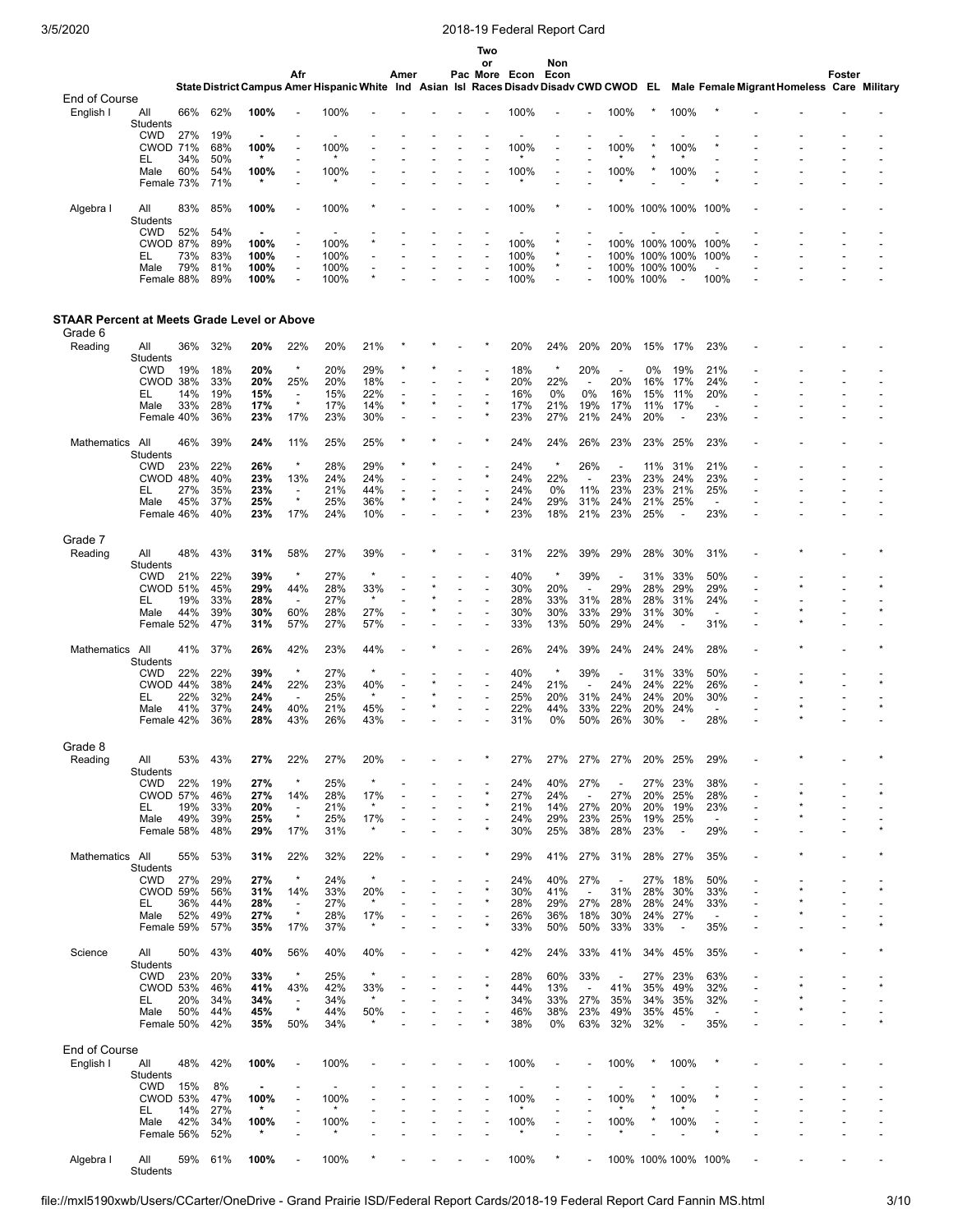|                                                        |                               |           |            |                |                                            |              |                |      |  | Two            |                |             |                          |                          |                        |                                |                                 |                                                                                                                                    |        |                |
|--------------------------------------------------------|-------------------------------|-----------|------------|----------------|--------------------------------------------|--------------|----------------|------|--|----------------|----------------|-------------|--------------------------|--------------------------|------------------------|--------------------------------|---------------------------------|------------------------------------------------------------------------------------------------------------------------------------|--------|----------------|
|                                                        |                               |           |            |                | Afr                                        |              |                | Amer |  | or             | Pac More Econ  | Non<br>Econ |                          |                          |                        |                                |                                 |                                                                                                                                    | Foster |                |
|                                                        |                               |           |            |                |                                            |              |                |      |  |                |                |             |                          |                          |                        |                                |                                 | State District Campus Amer Hispanic White Ind Asian Isl Races Disadv Disadv CWD CWOD EL Male Female Migrant Homeless Care Military |        |                |
|                                                        | <b>CWD</b>                    | 24%       | 25%        |                |                                            |              |                |      |  |                |                | *           |                          |                          |                        |                                |                                 |                                                                                                                                    |        |                |
|                                                        | CWOD 63%<br>EL                | 40%       | 66%<br>58% | 100%<br>100%   | $\overline{a}$<br>$\overline{\phantom{a}}$ | 100%<br>100% |                |      |  |                | 100%<br>100%   | *           |                          | 100%<br>100%             | 100% 100%<br>100% 100% |                                | 100%<br>100%                    |                                                                                                                                    |        |                |
|                                                        | Male                          | 53%       | 56%        | 100%           | $\overline{a}$                             | 100%         | $\overline{a}$ |      |  |                | 100%           | *           |                          | 100%                     | 100% 100%              |                                |                                 |                                                                                                                                    |        |                |
|                                                        | Female 65%                    |           | 67%        | 100%           | $\overline{a}$                             | 100%         |                |      |  |                | 100%           |             |                          | 100% 100%                |                        | ÷                              | 100%                            |                                                                                                                                    |        |                |
|                                                        |                               |           |            |                |                                            |              |                |      |  |                |                |             |                          |                          |                        |                                |                                 |                                                                                                                                    |        |                |
| <b>STAAR Percent at Masters Grade Level</b><br>Grade 6 |                               |           |            |                |                                            |              |                |      |  |                |                |             |                          |                          |                        |                                |                                 |                                                                                                                                    |        |                |
| Reading                                                | All                           | 17%       | 14%        | 4%             | 11%                                        | 4%           | 0%             |      |  |                | 4%             | 0%          | 9%                       | 3%                       | 3%                     | 2%                             | 6%                              |                                                                                                                                    |        |                |
|                                                        | Students                      |           |            |                |                                            |              |                |      |  |                |                |             |                          |                          |                        |                                |                                 |                                                                                                                                    |        |                |
|                                                        | <b>CWD</b>                    | 6%        | 7%         | 9%             | $\star$                                    | 12%          | 0%<br>0%       |      |  |                | 9%             | $\star$     | 9%<br>$\overline{a}$     | $\overline{\phantom{a}}$ | 0%                     | 6%<br>2%                       | 11%<br>5%                       |                                                                                                                                    |        |                |
|                                                        | CWOD 18%<br>EL                | 4%        | 14%<br>7%  | 3%<br>3%       | 13%<br>$\overline{\phantom{a}}$            | 3%<br>3%     | 0%             |      |  |                | 4%<br>3%       | 0%<br>0%    | 0%                       | 3%<br>3%                 | 3%<br>3%               | 0%                             | 6%                              |                                                                                                                                    |        |                |
|                                                        | Male                          | 14%       | 11%        | 2%             | $\star$                                    | 3%           | 0%             |      |  |                | 3%             | 0%          | 6%                       | 2%                       | 0%                     | 2%                             | $\overline{\phantom{a}}$        |                                                                                                                                    |        |                |
|                                                        | Female 20%                    |           | 16%        | 6%             | 17%                                        | 6%           | 0%             |      |  |                | 6%             | 0%          | 11%                      | 5%                       | 6%                     | ÷,                             | 6%                              |                                                                                                                                    |        |                |
| Mathematics All                                        |                               | 20%       | 13%        | 4%             | 0%                                         | 5%           | 4%             |      |  |                | 4%             | 8%          | 11%                      | 3%                       | 3%                     | 4%                             | 5%                              |                                                                                                                                    |        |                |
|                                                        | <b>Students</b><br><b>CWD</b> | 9%        | 10%        | 11%            | $\star$                                    | 12%          | 14%            |      |  |                | 9%             | $\star$     | 11%                      | $\overline{\phantom{a}}$ | 0%                     | 13%                            | 11%                             |                                                                                                                                    |        |                |
|                                                        | <b>CWOD 22%</b>               |           | 13%        | 3%             | 0%                                         | 4%           | 0%             |      |  |                | 3%             | 4%          | $\overline{\phantom{a}}$ | 3%                       | 3%                     | 3%                             | 4%                              |                                                                                                                                    |        |                |
|                                                        | EL                            | 8%        | 9%         | 3%             | $\overline{\phantom{a}}$                   | 3%           | 0%             |      |  |                | 3%             | 0%          | 0%                       | 3%                       | 3%                     | 1%                             | 4%                              |                                                                                                                                    |        |                |
|                                                        | Male<br>Female 20%            | 20%       | 13%<br>14% | 4%<br>5%       | $\star$<br>0%                              | 4%<br>6%     | 7%<br>0%       |      |  |                | 3%<br>4%       | 7%<br>9%    | 13%<br>11%               | 3%<br>4%                 | 1%<br>4%               | 4%<br>$\overline{\phantom{a}}$ | $\overline{\phantom{a}}$<br>5%  |                                                                                                                                    |        |                |
|                                                        |                               |           |            |                |                                            |              |                |      |  |                |                |             |                          |                          |                        |                                |                                 |                                                                                                                                    |        |                |
| Grade 7                                                |                               |           |            |                |                                            |              |                |      |  |                |                |             |                          |                          |                        |                                |                                 |                                                                                                                                    |        |                |
| Reading                                                | All                           | 29%       | 23%        | 12%            | 17%                                        | 10%          | 22%            |      |  |                | 12%            | 6%          | 14%                      | 11%                      | 10%                    | 8%                             | 16%                             |                                                                                                                                    |        |                |
|                                                        | Students<br><b>CWD</b>        | 9%        | 10%        | 14%            | $\star$                                    | 9%           | $\star$        |      |  |                | 16%            | $\star$     | 14%                      |                          | 15%                    | 11%                            | 20%                             |                                                                                                                                    |        |                |
|                                                        | <b>CWOD 31%</b>               |           | 24%        | 11%            | 11%                                        | 11%          | 20%            |      |  |                | 12%            | 7%          | $\overline{\phantom{a}}$ | 11%                      | 9%                     | 8%                             | 15%                             |                                                                                                                                    |        |                |
|                                                        | EL                            | 8%        | 15%        | 10%            | $\overline{\phantom{a}}$                   | 9%           | $\star$        |      |  |                | 10%            | 0%          | 15%                      | 9%                       | 10%                    | 10%                            | 10%                             |                                                                                                                                    |        |                |
|                                                        | Male<br>Female 32%            | 25%       | 19%<br>27% | 8%<br>16%      | 20%<br>14%                                 | 8%<br>13%    | 9%<br>43%      |      |  | $\overline{a}$ | 9%<br>16%      | 0%<br>13%   | 11%<br>20%               | 8%<br>15%                | 10%<br>10%             | 8%<br>$\overline{\phantom{a}}$ | $\overline{\phantom{a}}$<br>16% |                                                                                                                                    |        |                |
|                                                        |                               |           |            |                |                                            |              |                |      |  |                |                |             |                          |                          |                        |                                |                                 |                                                                                                                                    |        |                |
| Mathematics                                            | All<br>Students               | 16%       | 11%        | 6%             | 17%                                        | 5%           | 6%             |      |  |                | 6%             | 6%          | 18%                      | 4%                       | 5%                     | 6%                             | 6%                              |                                                                                                                                    |        |                |
|                                                        | <b>CWD</b>                    | 7%        | 9%         | 18%            | $\star$                                    | 14%          | $\star$        |      |  |                | 16%            | $\star$     | 18%                      | $\overline{\phantom{a}}$ | 15%                    | 17%                            | 20%                             |                                                                                                                                    |        |                |
|                                                        | <b>CWOD 17%</b>               |           | 11%        | 4%             | 11%                                        | 4%           | 0%<br>$\star$  |      |  |                | 4%             | 0%          | $\overline{\phantom{a}}$ | 4%                       | 4%                     | 3%                             | 4%                              |                                                                                                                                    |        |                |
|                                                        | EL<br>Male                    | 6%<br>16% | 8%<br>11%  | 5%<br>6%       | $\overline{\phantom{a}}$<br>20%            | 5%<br>5%     | 0%             |      |  |                | 5%<br>5%       | 0%<br>11%   | 15%<br>17%               | 4%<br>3%                 | 5%<br>4%               | 4%<br>6%                       | 6%<br>$\overline{\phantom{a}}$  |                                                                                                                                    |        |                |
|                                                        | Female 16%                    |           | 10%        | 6%             | 14%                                        | 4%           | 14%            |      |  |                | 6%             | 0%          | 20%                      | 4%                       | 6%                     | $\overline{a}$                 | 6%                              |                                                                                                                                    |        |                |
|                                                        |                               |           |            |                |                                            |              |                |      |  |                |                |             |                          |                          |                        |                                |                                 |                                                                                                                                    |        |                |
| Grade 8                                                |                               |           | 17%        | 12%            |                                            | 12%          | 20%            |      |  |                |                |             |                          |                          |                        |                                |                                 |                                                                                                                                    |        |                |
| Reading                                                | All<br>Students               | 27%       |            |                | 0%                                         |              |                |      |  |                | 12%            | 18%         | 17%                      | 11%                      | 10%                    | 8%                             | 18%                             |                                                                                                                                    |        |                |
|                                                        | <b>CWD</b>                    | 7%        | 7%         | 17%            | $\star$                                    | 17%          | $\star$        |      |  |                | 12%            | 40%         | 17%                      | $\overline{\phantom{a}}$ | 20%                    | 9%                             | 38%                             |                                                                                                                                    |        |                |
|                                                        | CWOD 30%                      |           | 18%        | 11%            | 0%                                         | 12%          | 17%<br>*       |      |  |                | 11%            | 12%         | $\overline{a}$           | 11%                      | 8%                     | 7%                             | 16%                             |                                                                                                                                    |        |                |
|                                                        | EL<br>Male                    | 5%<br>24% | 10%<br>14% | 10%<br>8%      | $\overline{\phantom{a}}$<br>$\star$        | 10%<br>7%    | 17%            |      |  |                | 10%<br>6%      | 14%<br>21%  | 20%<br>9%                | 8%<br>7%                 | 10%<br>3%              | 3%<br>8%                       | 19%<br>$\overline{\phantom{a}}$ |                                                                                                                                    |        |                |
|                                                        | Female 31%                    |           | 20%        | 18%            | 0%                                         | 19%          |                |      |  |                | 18%            | 13%         | 38%                      | 16%                      | 19%                    | $\overline{\phantom{a}}$       | 18%                             |                                                                                                                                    |        |                |
|                                                        |                               |           |            |                |                                            |              |                |      |  |                |                |             |                          |                          |                        |                                |                                 |                                                                                                                                    |        |                |
| Mathematics All                                        | <b>Students</b>               | 17%       | 16%        | 6%             | 11%                                        | 6%           | 11%            |      |  |                | 6%             | 9%          | 20%                      | 4%                       | 5%                     | 8%                             | 4%                              |                                                                                                                                    |        |                |
|                                                        | <b>CWD</b>                    | 9%        | 11%        | 20%            |                                            | 16%          |                |      |  |                | 16%            | 40%         | 20%                      |                          | 20%                    | 14%                            | 38%                             |                                                                                                                                    |        |                |
|                                                        | CWOD 18%                      |           | 16%        | 4%             | 0%                                         | 4%           | 0%<br>$\star$  |      |  |                | 5%             | 0%          | $\overline{\phantom{a}}$ | 4%                       | 3%                     | 7%                             | 1%                              |                                                                                                                                    |        |                |
|                                                        | EL<br>Male                    | 6%<br>16% | 9%<br>15%  | 5%<br>8%       | $\star$                                    | 5%<br>7%     | 17%            |      |  |                | 5%<br>7%       | 14%<br>14%  | 20%<br>14%               | 3%<br>7%                 | 5%<br>6%               | 6%<br>8%                       | 4%<br>$\overline{\phantom{a}}$  |                                                                                                                                    |        |                |
|                                                        | Female 17%                    |           | 17%        | 4%             | 0%                                         | 5%           | $\star$        |      |  |                | 5%             | 0%          | 38%                      | 1%                       | 4%                     | $\overline{\phantom{a}}$       | 4%                              |                                                                                                                                    |        |                |
|                                                        |                               |           |            |                |                                            |              |                |      |  |                |                |             |                          |                          |                        |                                |                                 |                                                                                                                                    |        |                |
| Science                                                | All<br><b>Students</b>        | 25%       | 19%        | 17%            | 11%                                        | 17%          | 30%            |      |  |                | 18%            | 10%         | 20%                      | 16%                      | 16%                    | 20%                            | 13%                             |                                                                                                                                    |        |                |
|                                                        | CWD                           | 10%       | 9%         | 20%            | $\star$                                    | 17%          | $\star$        |      |  |                | 16%            | 40%         | 20%                      | $\overline{\phantom{a}}$ | 20%                    | 14%                            | 38%                             |                                                                                                                                    |        |                |
|                                                        | CWOD 26%                      |           | 20%        | 16%            | 0%                                         | 17%          | 33%            |      |  |                | 18%            | 0%          | $\overline{\phantom{a}}$ | 16%                      | 15%                    | 21%                            | 11%                             |                                                                                                                                    |        |                |
|                                                        | EL<br>Male                    | 5%<br>25% | 11%<br>19% | 16%<br>20%     | $\overline{\phantom{a}}$<br>$\star$        | 16%<br>19%   | $\star$<br>33% |      |  |                | 16%<br>21%     | 17%<br>15%  | 20%<br>14%               | 15%<br>21%               | 16%<br>18%             | 18%<br>20%                     | 13%<br>$\overline{\phantom{a}}$ |                                                                                                                                    |        |                |
|                                                        | Female 24%                    |           | 18%        | 13%            | 0%                                         | 14%          | $\star$        |      |  |                | 14%            | 0%          | 38%                      | 11%                      | 13%                    | $\overline{\phantom{a}}$       | 13%                             |                                                                                                                                    |        |                |
|                                                        |                               |           |            |                |                                            |              |                |      |  |                |                |             |                          |                          |                        |                                |                                 |                                                                                                                                    |        |                |
| End of Course                                          |                               |           |            |                |                                            |              |                |      |  |                |                |             |                          |                          |                        |                                |                                 |                                                                                                                                    |        |                |
| English I                                              | All<br><b>Students</b>        | 10%       | 7%         | 50%            | $\overline{\phantom{a}}$                   | 50%          |                |      |  |                | 50%            | ÷,          |                          | 50%                      |                        | 33%                            |                                 |                                                                                                                                    |        |                |
|                                                        | <b>CWD</b>                    | 3%        | 2%         |                |                                            |              |                |      |  |                |                |             |                          |                          |                        |                                |                                 |                                                                                                                                    |        |                |
|                                                        | CWOD 11%                      |           | 8%         | 50%<br>$\star$ |                                            | 50%          |                |      |  |                | 50%<br>$\star$ |             |                          | 50%<br>$\star$           |                        | 33%                            |                                 |                                                                                                                                    |        |                |
|                                                        | EL<br>Male                    | 1%<br>7%  | 2%<br>5%   | 33%            |                                            | 33%          |                |      |  |                | 33%            |             |                          | 33%                      |                        | 33%                            |                                 |                                                                                                                                    |        |                |
|                                                        | Female 14%                    |           | 11%        | $\star$        |                                            |              |                |      |  |                |                |             |                          |                          |                        |                                |                                 |                                                                                                                                    |        |                |
|                                                        |                               |           |            |                |                                            |              |                |      |  |                |                |             |                          |                          |                        |                                |                                 |                                                                                                                                    |        |                |
| Algebra I                                              | All<br>Students               | 36%       | 39%        | 91%            |                                            | 90%          |                |      |  |                | 90%            |             |                          | 91%                      | 91%                    | 92%                            | 89%                             |                                                                                                                                    |        |                |
|                                                        | <b>CWD</b>                    | 9%        | 11%        | $\blacksquare$ |                                            |              |                |      |  |                |                |             |                          |                          |                        |                                |                                 |                                                                                                                                    |        |                |
|                                                        | <b>CWOD 39%</b>               |           | 43%        | 91%            |                                            | 90%          |                |      |  |                | 90%            |             |                          | 91%                      | 91% 92%                |                                | 89%                             |                                                                                                                                    |        |                |
|                                                        | EL                            | 19%       | 34%        | 91%            |                                            | 91%          |                |      |  |                | 90%            |             |                          | 91%<br>92%               |                        | 91% 100%                       | 80%<br>$\overline{\phantom{a}}$ |                                                                                                                                    |        | $\overline{a}$ |
|                                                        | Male<br>Female 40%            | 31%       | 35%<br>43% | 92%<br>89%     |                                            | 92%<br>88%   | ۰              |      |  |                | 92%<br>89%     |             |                          | 89%                      | 100% 92%<br>80%        | ÷,                             | 89%                             |                                                                                                                                    |        |                |
|                                                        |                               |           |            |                |                                            |              |                |      |  |                |                |             |                          |                          |                        |                                |                                 |                                                                                                                                    |        |                |

## **STAAR Percent at Approaches Grade Level or Above** All Grades All Subjects All Students 77% 75% **61%** 71% 61% 63% \* \* - 14% 61% 69% 44% 64% 56% 59% 64% - 38% - 63%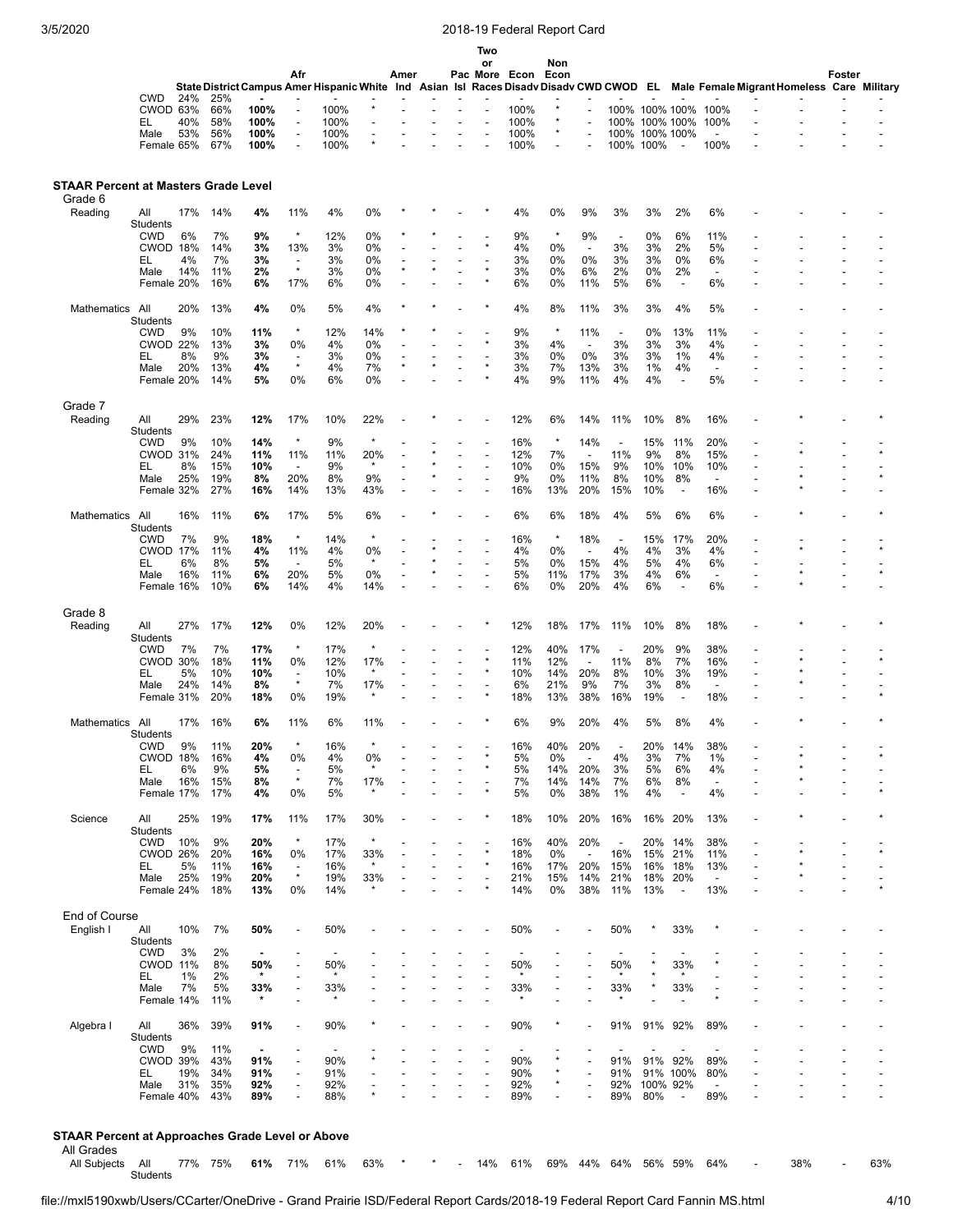|                                             |                        |            |            |                                           |                                 |            |                |      |                          | Two<br>or                |            | Non             |                                 |                                 |            |                                |                                 |                                                      |                                            |        |                                |
|---------------------------------------------|------------------------|------------|------------|-------------------------------------------|---------------------------------|------------|----------------|------|--------------------------|--------------------------|------------|-----------------|---------------------------------|---------------------------------|------------|--------------------------------|---------------------------------|------------------------------------------------------|--------------------------------------------|--------|--------------------------------|
|                                             |                        |            |            |                                           | Afr                             |            |                | Amer |                          | Pac More                 | Econ       | Econ            |                                 |                                 |            |                                |                                 |                                                      |                                            | Foster |                                |
|                                             |                        |            |            | State District Campus Amer Hispanic White |                                 |            |                | Ind  |                          | Asian Isl Races Disadv   |            | Disadv CWD CWOD |                                 |                                 | EL         |                                |                                 |                                                      | Male Female Migrant Homeless Care Military |        |                                |
|                                             | CWD<br>CWOD 81%        | 46%        | 42%<br>79% | 44%<br>64%                                | 86%<br>67%                      | 38%<br>64% | 55%<br>65%     |      |                          | 14%                      | 42%<br>63% | 60%<br>71%      | 44%                             | 64%                             | 37%<br>58% | 41%<br>62%                     | 49%<br>66%                      |                                                      | 38%                                        |        | 63%                            |
|                                             | EL                     | 62%        | 71%        | 56%                                       | $\overline{\phantom{a}}$        | 56%        | 55%            |      |                          | $\star$                  | 57%        | 48%             | 37%                             | 58%                             | 56%        | 52%                            | 61%                             |                                                      | 56%                                        |        | $\overline{\phantom{a}}$       |
|                                             | Male                   | 74%        | 72%        | 59%                                       | 84%                             | 58%        | 63%            |      |                          | $\star$                  | 58%        | 66%             | 41%                             | 62%                             | 52%        | 59%                            | $\overline{\phantom{a}}$        |                                                      | 45%                                        |        | $\star$                        |
|                                             | Female 80%             |            | 79%        | 64%                                       | 64%                             | 65%        | 63%            |      |                          | 0%                       | 63%        | 73%             | 49%                             | 66%                             | 61%        | $\overline{\phantom{a}}$       | 64%                             |                                                      | $\star$                                    |        | 67%                            |
| Reading                                     | All                    | 73%        | 70%        | 54%                                       | 77%                             | 53%        | 55%            |      |                          |                          | 53%        | 63%             | 38%                             | 56%                             | 46%        | 50%                            | 58%                             |                                                      | 40%                                        |        |                                |
|                                             | Students               |            |            |                                           |                                 |            |                |      |                          |                          |            |                 |                                 |                                 |            |                                |                                 |                                                      |                                            |        |                                |
|                                             | <b>CWD</b>             | 39%        | 34%        | 38%                                       | 83%                             | 34%        | 43%            |      |                          | $\star$                  | 35%        | 60%             | 38%                             | $\overline{\phantom{a}}$        | 32%        | 35%                            | 43%                             |                                                      |                                            |        |                                |
|                                             | <b>CWOD 78%</b><br>EL  | 54%        | 75%<br>63% | 56%<br>46%                                | 75%<br>$\overline{\phantom{a}}$ | 56%<br>47% | 58%<br>43%     |      |                          |                          | 56%<br>47% | 64%<br>43%      | $\overline{\phantom{a}}$<br>32% | 56%<br>48%                      | 48%<br>46% | 53%<br>43%                     | 60%<br>51%                      |                                                      | 40%                                        |        |                                |
|                                             | Male                   | 69%        | 65%        | 50%                                       | 82%                             | 50%        | 50%            |      |                          |                          | 49%        | 58%             | 35%                             | 53%                             | 43%        | 50%                            | $\overline{\phantom{a}}$        |                                                      | $\star$                                    |        |                                |
|                                             | Female 78%             |            | 76%        | 58%                                       | 74%                             | 57%        | 62%            |      |                          |                          | 57%        | 70%             | 43%                             | 60%                             | 51%        | $\blacksquare$                 | 58%                             |                                                      |                                            |        |                                |
|                                             |                        |            |            |                                           |                                 |            |                |      |                          |                          |            |                 |                                 |                                 |            |                                |                                 |                                                      |                                            |        |                                |
| Mathematics All                             | Students               | 81%        | 81%        | 67%                                       | 70%                             | 66%        | 71%            |      |                          |                          | 66%        | 72%             | 48%                             | 70%                             | 64%        | 66%                            | 68%                             |                                                      | 20%                                        |        |                                |
|                                             | CWD                    | 53%        | 51%        | 48%                                       | 83%                             | 42%        | 64%            |      |                          |                          | 47%        | 60%             | 48%                             |                                 | 38%        | 48%                            | 49%                             |                                                      |                                            |        |                                |
|                                             | CWOD 84%               |            | 84%        | 70%                                       | 67%                             | 70%        | 71%            |      |                          |                          | 69%        | 75%             | $\overline{\phantom{a}}$        | 70%                             | 67%        | 69%                            | 70%                             |                                                      | 20%                                        |        |                                |
|                                             | EL                     | 72%        | 81%        | 64%                                       | $\overline{a}$                  | 64%        | 64%            |      |                          |                          | 65%        | 52%             | 38%<br>48%                      | 67%                             | 64%        | 60%                            | 69%<br>$\overline{a}$           |                                                      |                                            |        |                                |
|                                             | Male<br>Female 82%     | 79%        | 79%<br>83% | 66%<br>68%                                | 91%<br>58%                      | 64%<br>69% | 73%<br>67%     |      |                          |                          | 65%<br>67% | 71%<br>74%      | 49%                             | 69%<br>70%                      | 60%<br>69% | 66%<br>÷,                      | 68%                             |                                                      |                                            |        |                                |
|                                             |                        |            |            |                                           |                                 |            |                |      |                          |                          |            |                 |                                 |                                 |            |                                |                                 |                                                      |                                            |        |                                |
| Science                                     | All                    | 80%        | 78%        | 68%                                       | 56%                             | 69%        | 60%            |      |                          |                          | 68%        | 76%             | 47%                             | 71%                             | 61%        | 65%                            | 72%                             |                                                      |                                            |        |                                |
|                                             | Students               |            |            |                                           | $\star$                         |            | $\star$        |      |                          |                          |            |                 |                                 |                                 |            |                                |                                 |                                                      |                                            |        |                                |
|                                             | CWD<br>CWOD 84%        | 51%        | 48%<br>81% | 47%<br>71%                                | 43%                             | 42%<br>73% | 67%            |      |                          |                          | 44%<br>71% | 60%<br>81%      | 47%<br>$\overline{\phantom{a}}$ | 71%                             | 47%<br>63% | 36%<br>71%                     | 75%<br>72%                      |                                                      |                                            |        |                                |
|                                             | EL                     | 61%        | 71%        | 61%                                       | $\overline{\phantom{a}}$        | 61%        | $\star$        |      |                          |                          | 62%        | 50%             | 47%                             | 63%                             | 61%        | 56%                            | 68%                             |                                                      |                                            |        |                                |
|                                             | Male                   | 79%        | 76%        | 65%                                       | $\star$                         | 64%        | 67%            |      |                          |                          | 64%        | 77%             | 36%                             | 71%                             | 56%        | 65%                            | $\overline{\phantom{a}}$        |                                                      |                                            |        |                                |
|                                             | Female 81%             |            | 80%        | 72%                                       | 50%                             | 76%        |                |      |                          |                          | 72%        | 75%             | 75%                             | 72%                             | 68%        |                                | 72%                             |                                                      |                                            |        |                                |
|                                             |                        |            |            |                                           |                                 |            |                |      |                          |                          |            |                 |                                 |                                 |            |                                |                                 |                                                      |                                            |        |                                |
| STAAR Percent at Meets Grade Level or Above |                        |            |            |                                           |                                 |            |                |      |                          |                          |            |                 |                                 |                                 |            |                                |                                 |                                                      |                                            |        |                                |
| All Grades                                  |                        |            |            |                                           |                                 |            |                |      |                          |                          |            |                 |                                 |                                 |            |                                |                                 |                                                      |                                            |        |                                |
| All Subjects                                | All                    | 49%        | 46%        | 29%                                       | 35%                             | 29%        | 32%            |      |                          | 0%                       | 30%        | 27%             | 30%                             | 29%                             | 25%        | 29%                            | 30%                             |                                                      | 23%                                        |        | 13%                            |
|                                             | Students               |            |            |                                           |                                 |            |                |      |                          |                          |            |                 |                                 |                                 |            |                                |                                 |                                                      |                                            |        |                                |
|                                             | CWD<br><b>CWOD 52%</b> | 24%        | 21%<br>49% | 30%<br>29%                                | 71%<br>25%                      | 25%<br>30% | 39%<br>28%     |      |                          | ٠<br>0%                  | 28%<br>30% | 44%<br>24%      | 30%<br>$\overline{\phantom{a}}$ | $\overline{\phantom{a}}$<br>29% | 24%<br>25% | 26%<br>30%                     | 37%<br>29%                      |                                                      | 23%                                        |        | 13%                            |
|                                             | EL                     | 29%        | 39%        | 25%                                       | $\overline{\phantom{a}}$        | 25%        | 34%            |      |                          |                          | 26%        | 19%             | 24%                             | 25%                             | 25%        | 24%                            | 27%                             |                                                      | 33%                                        |        |                                |
|                                             | Male                   | 47%        | 43%        | 29%                                       | 40%                             | 29%        | 31%            |      |                          | $\star$                  | 29%        | 33%             | 26%                             | 30%                             | 24%        | 29%                            | $\overline{\phantom{a}}$        |                                                      | 27%                                        |        | $\star$                        |
|                                             | Female 52%             |            | 50%        | 30%                                       | 32%                             | 30%        | 33%            |      |                          | 0%                       | 31%        | 19%             | 37%                             | 29%                             | 27%        | $\overline{\phantom{a}}$       | 30%                             |                                                      |                                            |        | 0%                             |
|                                             |                        |            |            |                                           |                                 |            |                |      |                          |                          |            |                 |                                 |                                 |            |                                |                                 |                                                      |                                            |        |                                |
| Reading                                     | All<br>Students        | 47%        | 43%        | 26%                                       | 37%                             | 26%        | 27%            |      |                          |                          | 27%        | 25%             | 28%                             | 26%                             | 21%        | 25%                            | 28%                             |                                                      | 20%                                        |        |                                |
|                                             | CWD                    | 21%        | 17%        | 28%                                       | 67%                             | 24%        | 36%            |      |                          |                          | 27%        | 40%             | 28%                             |                                 | 22%        | 25%                            | 32%                             |                                                      |                                            |        |                                |
|                                             | <b>CWOD 50%</b>        |            | 45%        | 26%                                       | 29%                             | 26%        | 24%            |      |                          |                          | 26%        | 22%             | $\overline{\phantom{a}}$        | 26%                             | 21%        | 25%                            | 27%                             | $\overline{\phantom{a}}$                             | 20%                                        |        |                                |
|                                             | EL<br>Male             | 23%<br>43% | 32%<br>37% | 21%<br>25%                                | $\overline{a}$<br>45%           | 21%<br>25% | 29%<br>20%     |      | $\overline{\phantom{a}}$ |                          | 22%<br>25% | 14%<br>26%      | 22%<br>25%                      | 21%<br>25%                      | 21%<br>21% | 21%<br>25%                     | 22%<br>$\overline{\phantom{a}}$ |                                                      |                                            |        |                                |
|                                             | Female 51%             |            | 49%        | 28%                                       | 32%                             | 27%        | 38%            |      |                          |                          | 29%        | 22%             | 32%                             | 27%                             | 22%        | $\overline{\phantom{a}}$       | 28%                             |                                                      |                                            |        |                                |
|                                             |                        |            |            |                                           |                                 |            |                |      |                          |                          |            |                 |                                 |                                 |            |                                |                                 |                                                      |                                            |        |                                |
| Mathematics                                 | All                    | 51%        | 50%        | 29%                                       | 27%                             | 29%        | 33%            |      |                          |                          | 29%        | 31%             | 30%                             | 29%                             | 27%        | 28%                            | 30%                             |                                                      | 20%                                        |        |                                |
|                                             | <b>Students</b><br>CWD | 26%        | 26%        | 30%                                       | 67%                             | 26%        | 36%            |      |                          |                          | 29%        | 40%             | 30%                             |                                 | 24%        | 27%                            | 35%                             |                                                      |                                            |        |                                |
|                                             | CWOD 54%               |            | 52%        | 29%                                       | 17%                             | 29%        | 32%            |      |                          |                          | 29%        | 29%             |                                 | 29%                             | 27%        | 28%                            | 29%                             |                                                      | 20%                                        |        |                                |
|                                             | EL                     | 37%        | 47%        | 27%                                       |                                 | 26%        | 43%            |      |                          |                          | 27%        | 19%             | 24%                             | 27%                             | 27%        | 24%                            | 31%                             |                                                      |                                            |        |                                |
|                                             | Male                   | 50%        | 48%        | 28%                                       | 27%                             | 28%        | 37%            |      |                          |                          | 27%        | 37%             | 27%                             | 28%                             | 24%        | 28%                            |                                 |                                                      |                                            |        |                                |
|                                             | Female 51%             |            | 51%        | 30%                                       | 26%                             | 30%        | 29%            |      |                          |                          | 31%        | 22%             | 35%                             | 29%                             | 31%        | ÷,                             | 30%                             |                                                      |                                            |        |                                |
| Science                                     | All                    | 53%        | 48%        | 40%                                       | 56%                             | 40%        | 40%            |      |                          |                          | 42%        | 24%             | 33%                             | 41%                             | 34%        | 45%                            | 35%                             |                                                      |                                            |        |                                |
|                                             | Students               |            |            |                                           |                                 |            |                |      |                          |                          |            |                 |                                 |                                 |            |                                |                                 |                                                      |                                            |        |                                |
|                                             | <b>CWD</b>             | 25%        | 22%        | 33%                                       | $\star$                         | 25%        | $\star$        |      |                          |                          | 28%        | 60%             | 33%                             | $\overline{\phantom{a}}$        | 27%        | 23%                            | 63%                             |                                                      |                                            |        | $\star$                        |
|                                             | <b>CWOD 56%</b><br>EL  | 26%        | 51%<br>37% | 41%<br>34%                                | 43%<br>$\overline{\phantom{a}}$ | 42%<br>34% | 33%<br>$\star$ |      |                          |                          | 44%<br>34% | 13%<br>33%      | $\overline{\phantom{a}}$<br>27% | 41%<br>35%                      | 35%<br>34% | 49%<br>35%                     | 32%<br>32%                      |                                                      |                                            |        |                                |
|                                             | Male                   | 53%        | 47%        | 45%                                       | $\star$                         | 44%        | 50%            |      |                          |                          | 46%        | 38%             | 23%                             | 49%                             | 35%        | 45%                            | $\blacksquare$                  |                                                      |                                            |        |                                |
|                                             | Female 53%             |            | 49%        | 35%                                       | 50%                             | 34%        |                |      |                          |                          | 38%        | 0%              | 63%                             | 32%                             | 32%        | $\blacksquare$                 | 35%                             |                                                      |                                            |        |                                |
|                                             |                        |            |            |                                           |                                 |            |                |      |                          |                          |            |                 |                                 |                                 |            |                                |                                 |                                                      |                                            |        |                                |
| <b>STAAR Percent at Masters Grade Level</b> |                        |            |            |                                           |                                 |            |                |      |                          |                          |            |                 |                                 |                                 |            |                                |                                 |                                                      |                                            |        |                                |
| All Grades                                  |                        |            |            |                                           |                                 |            |                |      |                          |                          |            |                 |                                 |                                 |            |                                |                                 |                                                      |                                            |        |                                |
| All Subjects                                | All                    | 23%        | 20%        | 10%                                       | 10%                             | 10%        | 12%            |      |                          | 0%                       | 10%        | 9%              | 15%                             | 9%                              | 8%         | 9%                             | 11%                             |                                                      | 15%                                        |        | 0%                             |
|                                             | Students               |            |            |                                           |                                 |            |                |      |                          |                          |            |                 |                                 |                                 |            |                                |                                 |                                                      |                                            |        |                                |
|                                             | <b>CWD</b>             | 8%         | 8%         | 15%                                       | 29%                             | 14%        | 19%            |      |                          | $\overline{\phantom{a}}$ | 13%        | 32%             | 15%                             | $\overline{\phantom{a}}$        | 15%        | 12%                            | 21%                             |                                                      |                                            |        |                                |
|                                             | <b>CWOD 25%</b><br>EL  | 11%        | 21%<br>16% | 9%<br>8%                                  | 5%<br>$\overline{\phantom{a}}$  | 9%<br>8%   | 9%<br>3%       |      |                          | 0%<br>$\star$            | 10%<br>8%  | 4%<br>8%        | $\overline{\phantom{a}}$<br>15% | 9%<br>7%                        | 7%<br>8%   | 9%<br>7%                       | 9%<br>10%                       | $\overline{\phantom{a}}$<br>$\overline{\phantom{a}}$ | 15%<br>22%                                 |        | 0%<br>$\overline{\phantom{a}}$ |
|                                             | Male                   | 22%        | 18%        | 9%                                        | 16%                             | 9%         | 9%             |      |                          | $\star$                  | 9%         | 11%             | 12%                             | 9%                              | 7%         | 9%                             | $\overline{\phantom{a}}$        |                                                      | 18%                                        |        | $\star$                        |
|                                             | Female 24%             |            | 21%        | 11%                                       | 7%                              | 11%        | 15%            |      |                          | 0%                       | 11%        | 5%              | 21%                             | 9%                              | 10%        | $\overline{\phantom{a}}$       | 11%                             |                                                      |                                            |        | 0%                             |
|                                             |                        |            |            |                                           |                                 |            |                |      |                          |                          |            |                 |                                 |                                 |            |                                |                                 |                                                      |                                            |        |                                |
| Reading                                     | All<br>Students        | 20%        | 16%        | 9%                                        | 10%                             | 9%         | 12%            |      |                          |                          | 10%        | 8%              | 13%                             | 9%                              | 7%         | 6%                             | 13%                             |                                                      | 0%                                         |        |                                |
|                                             | <b>CWD</b>             | 7%         | 7%         | 13%                                       | 17%                             | 13%        | 14%            |      |                          |                          | 12%        | 20%             | 13%                             | $\overline{\phantom{a}}$        | 14%        | 9%                             | 19%                             |                                                      |                                            |        |                                |
|                                             | <b>CWOD 22%</b>        |            | 17%        | 9%                                        | 8%                              | 9%         | 11%            |      |                          |                          | 9%         | 5%              | $\overline{\phantom{a}}$        | 9%                              | 7%         | 6%                             | 12%                             |                                                      | 0%                                         |        |                                |
|                                             | EL                     | 8%         | 11%        | 7%                                        | $\overline{\phantom{a}}$        | 7%         | 7%             |      |                          |                          | 7%         | 5%              | 14%                             | 7%                              | 7%         | 4%                             | 11%                             |                                                      |                                            |        |                                |
|                                             | Male<br>Female 23%     | 17%        | 13%<br>19% | 6%<br>13%                                 | 9%<br>11%                       | 6%<br>13%  | 7%<br>19%      |      |                          |                          | 6%<br>13%  | 8%<br>7%        | 9%<br>19%                       | 6%<br>12%                       | 4%<br>11%  | 6%<br>$\overline{\phantom{a}}$ | $\overline{\phantom{a}}$<br>13% |                                                      |                                            |        |                                |
|                                             |                        |            |            |                                           |                                 |            |                |      |                          |                          |            |                 |                                 |                                 |            |                                |                                 |                                                      |                                            |        |                                |
| Mathematics All                             |                        | 26%        | 25%        | 8%                                        | 10%                             | 8%         | 8%             |      |                          |                          | 8%         | 9%              | 16%                             | 7%                              | 7%         | 9%                             | 7%                              |                                                      | 20%                                        |        |                                |
|                                             | Students               |            |            |                                           |                                 |            |                |      |                          |                          |            |                 |                                 |                                 |            |                                |                                 |                                                      |                                            |        |                                |
|                                             | <b>CWD</b><br>CWOD 28% | 11%        | 10%<br>26% | 16%<br>7%                                 | 33%<br>4%                       | 14%<br>7%  | 21%<br>3%      |      |                          | $\star$                  | 13%<br>7%  | 40%<br>4%       | 16%<br>$\overline{\phantom{a}}$ | $\overline{\phantom{a}}$<br>7%  | 14%<br>6%  | 14%<br>8%                      | 19%<br>6%                       |                                                      | 20%                                        |        |                                |
|                                             | EL                     | 16%        | 23%        | 7%                                        | $\overline{\phantom{a}}$        | 7%         | 0%             |      |                          |                          | 6%         | 10%             | 14%                             | 6%                              | 7%         | 6%                             | 7%                              |                                                      | *                                          |        |                                |
|                                             | Male                   | 25%        | 25%        | 9%                                        | 18%                             | 9%         | 7%             |      |                          |                          | 8%         | 13%             | 14%                             | 8%                              | 6%         | 9%                             | $\overline{\phantom{a}}$        |                                                      | $\star$                                    |        |                                |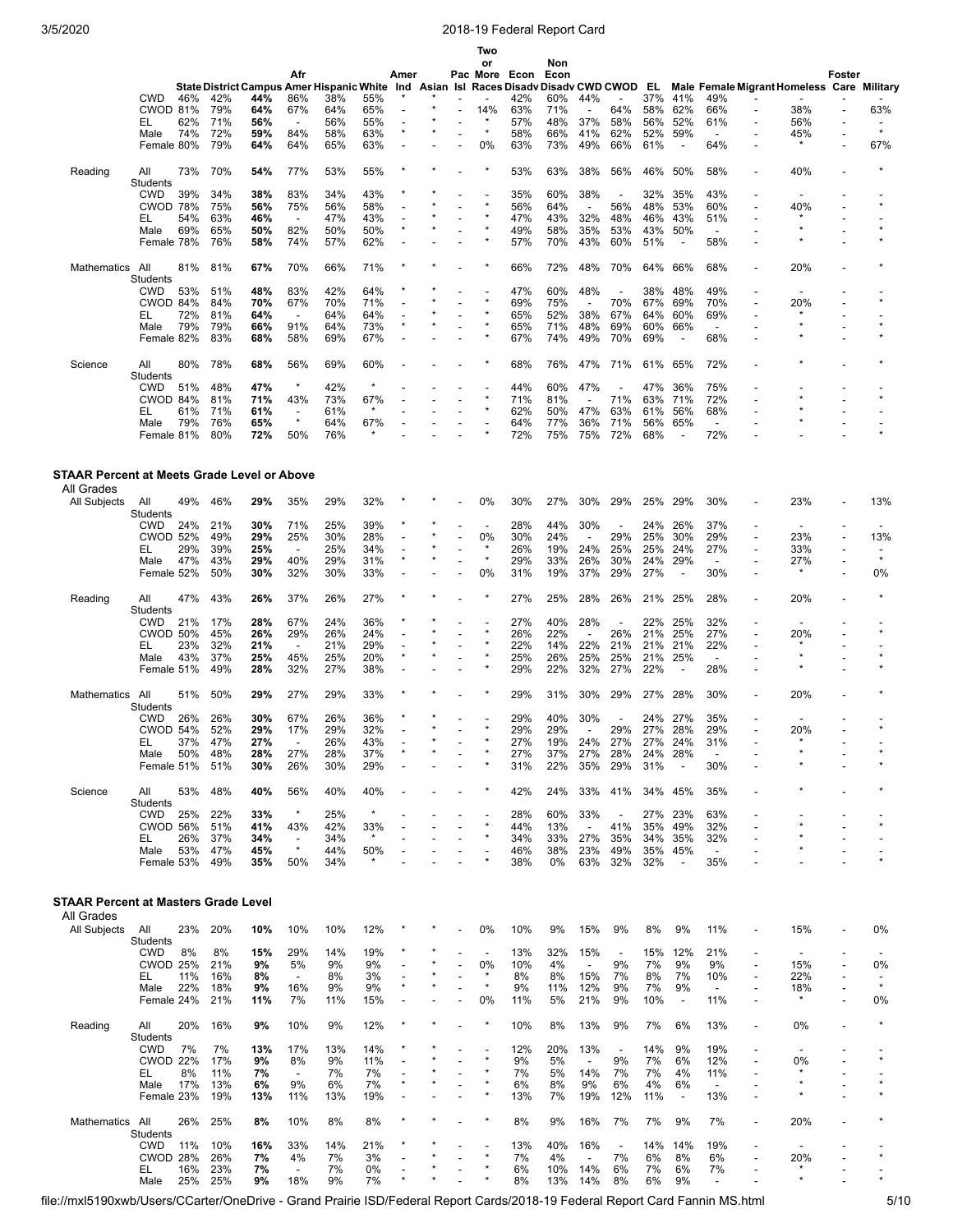|         |                 |     |     |                                                                                      |                          |     |         |                          |                          | Two      |           |     |     |     |     |                          |                          |                                            |        |  |
|---------|-----------------|-----|-----|--------------------------------------------------------------------------------------|--------------------------|-----|---------|--------------------------|--------------------------|----------|-----------|-----|-----|-----|-----|--------------------------|--------------------------|--------------------------------------------|--------|--|
|         |                 |     |     |                                                                                      |                          |     |         |                          |                          | or       |           | Non |     |     |     |                          |                          |                                            |        |  |
|         |                 |     |     |                                                                                      | Afr                      |     |         | Amer                     |                          | Pac More | Econ Econ |     |     |     |     |                          |                          |                                            | Foster |  |
|         |                 |     |     | State District Campus Amer Hispanic White Ind Asian Isl Races Disady Disady CWD CWOD |                          |     |         |                          |                          |          |           |     |     |     | EL. |                          |                          | Male Female Migrant Homeless Care Military |        |  |
|         | Female 26%      |     | 25% | 7%                                                                                   | 5%                       | 7%  | 10%     | $\overline{a}$           | $\overline{\phantom{a}}$ |          | 8%        | 4%  | 19% | 6%  | 7%  | $\overline{\phantom{0}}$ | 7%                       |                                            |        |  |
| Science | All<br>Students | 24% | 19% | 17%                                                                                  | 11%                      | 17% | 30%     |                          |                          |          | 18%       | 10% | 20% | 16% | 16% | 20%                      | 13%                      |                                            |        |  |
|         | <b>CWD</b>      | 8%  | 6%  | 20%                                                                                  |                          | 17% |         |                          |                          |          | 16%       | 40% | 20% |     | 20% | 14%                      | 38%                      |                                            |        |  |
|         | <b>CWOD</b>     | 26% | 21% | 16%                                                                                  | $0\%$                    | 17% | 33%     | $\overline{\phantom{a}}$ |                          |          | 18%       | 0%  |     | 16% | 15% | 21%                      | 11%                      |                                            |        |  |
|         | EL              | 7%  | 12% | 16%                                                                                  | $\overline{\phantom{a}}$ | 16% | $\star$ |                          |                          |          | 16%       | 17% | 20% | 15% | 16% | 18%                      | 13%                      |                                            |        |  |
|         | Male            | 25% | 19% | 20%                                                                                  |                          | 19% | 33%     | $\overline{\phantom{a}}$ | $\overline{\phantom{a}}$ |          | 21%       | 15% | 14% | 21% | 18% | 20%                      | $\overline{\phantom{a}}$ |                                            |        |  |
|         | Female 23%      |     | 19% | 13%                                                                                  | $0\%$                    | 14% |         |                          | $\overline{\phantom{0}}$ |          | 14%       | 0%  | 38% | 11% | 13% | $\overline{\phantom{0}}$ | 13%                      |                                            |        |  |

'\*' Indicates results are masked due to small numbers to protect student confidentiality.

Indicates zero observations reported for this group.

**Part (iii):** Academic Growth and Graduation Rate

#### **Part (iii)(I): Academic Growth**

This section provides information on students' academic growth for mathematics and reading/ELA for public elementary schools and secondary schools which don't have a graduation rate, for the 2018-19 school year. These results include all students tested, regardless of whether they were in the accountability subset. (CWD: children with disability; CWOD: children without disability; EL: English learner)

|                              | All | African<br><b>Students American Hispanic</b> |    | White | American<br>Indian       | Asian   | <b>Pacific</b><br>Islander | Two or More<br>Races | Econ<br><b>Disady</b> | <b>CWD</b>               | EL |
|------------------------------|-----|----------------------------------------------|----|-------|--------------------------|---------|----------------------------|----------------------|-----------------------|--------------------------|----|
| <b>Academic Growth Score</b> |     |                                              |    |       |                          |         |                            |                      |                       |                          |    |
| Reading                      |     |                                              |    |       |                          |         |                            |                      |                       |                          |    |
| <b>All Students</b>          | 60  | 54                                           | 61 | 62    | $\star$                  |         |                            | $\star$              | 60                    | 60                       | 62 |
| <b>CWD</b>                   | 60  | 60                                           | 65 | 45    | $\star$                  | $\star$ |                            |                      | 59                    | 60                       | 58 |
| <b>CWOD</b>                  | 60  | 53                                           | 60 | 67    |                          | $\star$ |                            | $\star$              | 61                    | -                        | 62 |
| EL                           | 62  | ۰                                            | 62 | 56    |                          | $\star$ | $\overline{\phantom{0}}$   | -                    | 62                    | 58                       | 62 |
| Male                         | 59  | 50                                           | 60 | 63    | $\star$                  | $\star$ |                            | $\star$              | 59                    | 65                       | 58 |
| Female                       | 61  | 57                                           | 61 | 61    | $\overline{\phantom{a}}$ |         |                            | $\star$              | 62                    | 53                       | 67 |
| <b>Mathematics</b>           |     |                                              |    |       |                          |         |                            |                      |                       |                          |    |
| <b>All Students</b>          | 50  | 58                                           | 50 | 53    | $\star$                  | $\star$ |                            | $\star$              | 49                    | 58                       | 47 |
| <b>CWD</b>                   | 58  | 80                                           | 54 | 82    | $\star$                  | $\star$ |                            | -                    | 58                    | 58                       | 53 |
| <b>CWOD</b>                  | 49  | 53                                           | 49 | 44    |                          |         |                            | $\star$              | 48                    | $\overline{\phantom{0}}$ | 46 |
| EL                           | 47  | -                                            | 47 | 21    |                          | $\star$ |                            |                      | 46                    | 53                       | 47 |
| Male                         | 49  | 75                                           | 49 | 50    | $\star$                  | $\star$ | $\overline{\phantom{0}}$   | $\star$              | 48                    | 53                       | 44 |
| Female                       | 51  | 47                                           | 51 | 58    | $\overline{\phantom{0}}$ | -       | $\,$                       | $\star$              | 51                    | 66                       | 50 |

### **Part (iii)(II): Graduation Rate**

This section provides information on high school graduation rates for the class of 2018.

|                                                                     |                          |                          |                                   |       |                    |       |                                         | Two        |                |                          |     |                 |                |
|---------------------------------------------------------------------|--------------------------|--------------------------|-----------------------------------|-------|--------------------|-------|-----------------------------------------|------------|----------------|--------------------------|-----|-----------------|----------------|
|                                                                     | All                      | African                  | <b>Students American Hispanic</b> | White | American<br>Indian | Asian | <b>Pacific</b><br><b>Islander Races</b> | or<br>More | Econ<br>Disadv | <b>CWD</b>               | EL^ | <b>Homeless</b> | Foster<br>Care |
| <b>Federal Graduation Rates</b>                                     |                          |                          |                                   |       |                    |       |                                         |            |                |                          |     |                 |                |
| 4-year Longitudinal Cohort Graduation Rate (Gr 9-12): Class of 2018 |                          |                          |                                   |       |                    |       |                                         |            |                |                          |     |                 |                |
| All Students                                                        | $\blacksquare$           | $\overline{\phantom{0}}$ | -                                 |       |                    |       |                                         |            |                |                          |     |                 |                |
| <b>CWD</b>                                                          | -                        | $\overline{\phantom{0}}$ | $\blacksquare$                    | -     | -                  |       |                                         |            |                | $\overline{\phantom{0}}$ |     |                 |                |
| <b>CWOD</b>                                                         | $\overline{\phantom{0}}$ | -                        | $\blacksquare$                    | -     | -                  |       |                                         |            |                | $\overline{\phantom{0}}$ |     | -               |                |
| EL                                                                  | $\overline{\phantom{0}}$ | -                        | $\overline{\phantom{0}}$          | -     | -                  |       |                                         |            |                | $\overline{\phantom{0}}$ | -   | -               |                |
| Male                                                                | -                        | -                        | -                                 | -     | -                  |       |                                         |            |                |                          | -   |                 |                |
| Female                                                              |                          | $\overline{\phantom{0}}$ | -                                 |       |                    |       |                                         |            |                |                          |     |                 |                |

'\*' Indicates results are masked due to small numbers to protect student confidentiality.

 $'$ -' Indicates there are no students in the group.<br>'<sup>A</sup>' Fver FI in grades 9-12

Ever EL in grades 9-12

### Part (iv): English Language Proficiency

This section provides information on the number and percentage of English learners achieving English language proficiency based on the 2019 TELPAS (Texas English Language Proficiency Assessment System) data. (EL: English learner)

> **Total EL in Class Proficiency of EL Rate of Proficiency** 375 28 7%

'^' Indicates data reporting does not meet for Minimum Size.

'\*' Indicates results are masked due to small numbers to protect student confidentiality.

Indicates zero observations reported for this group.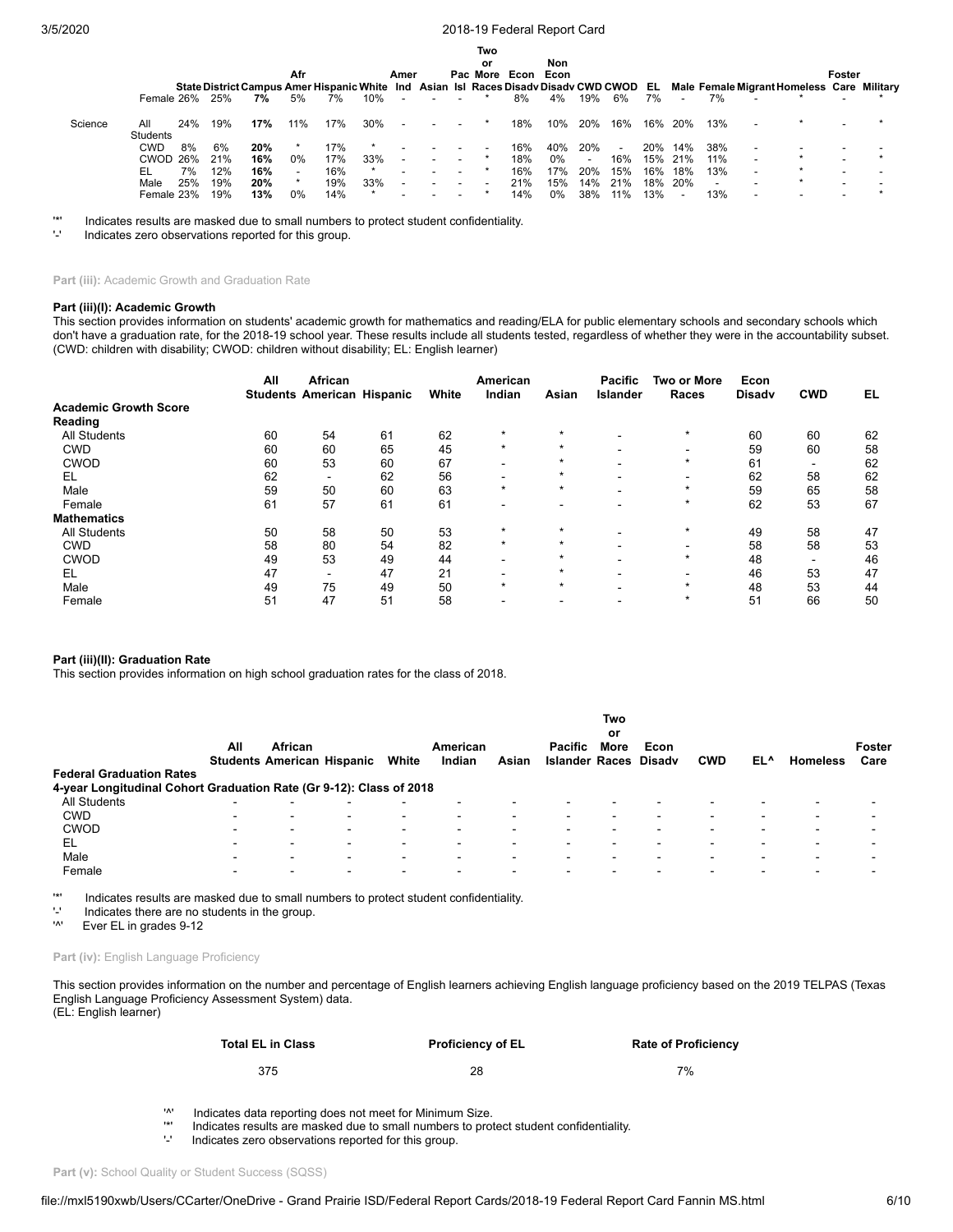This section provides information on the other indicator of school quality or student success, which is college, career and military readiness (CCMR) for high schools and average performance rate of the three STAAR performance levels of all students, regardless of whether they were in the accountability subset, for elementary and secondary schools without a graduation rate. (CWD: children with disability; EL: English learner)

| <b>Student Success (Student Achievement Domain Score: STAAR Component Only)</b> | All  | <b>African</b> | <b>Students American Hispanic</b> | White  | American<br>Indian | Asian   | Pacific<br>Islander | Two or More<br>Races | Econ<br><b>Disady</b> | <b>CWD</b> | EL |
|---------------------------------------------------------------------------------|------|----------------|-----------------------------------|--------|--------------------|---------|---------------------|----------------------|-----------------------|------------|----|
| <b>STAAR Component Score</b>                                                    | 33   | 39             | 33                                | 36     | $\ast$             | $\star$ | $\blacksquare$      | 5                    | 34                    | 30         | 30 |
| School Quality (College, Career, and Military Readiness Performance)            |      |                |                                   |        |                    |         |                     |                      |                       |            |    |
| %Students meeting CCMR                                                          | $\,$ | $\sim$         | $\overline{\phantom{a}}$          | $\sim$ | $\sim$             |         | $\,$                | $\blacksquare$       | $\sim$                | $\,$ $\,$  |    |

'\*' Indicates results are masked due to small numbers to protect student confidentiality.

Indicates there are no students in the group.

### Part (vi): Goal Meeting Status

This section provides information on the progress of all students and each student group toward meeting the long-term goals or interim objectives on STAAR academic performance, federal graduation rate, and English learners' language proficiency. (CWD: children with disability; EL: English learner)

|                                 | All | African                           |     | White | American<br>Indian |       | <b>Pacific</b><br>Islander | Two or More<br>Races | Econ<br><b>Disadv</b> | <b>CWD</b>   | $EL +$ |
|---------------------------------|-----|-----------------------------------|-----|-------|--------------------|-------|----------------------------|----------------------|-----------------------|--------------|--------|
| <b>STAAR Performance Status</b> |     | <b>Students American Hispanic</b> |     |       |                    | Asian |                            |                      |                       |              |        |
| Reading                         |     |                                   |     |       |                    |       |                            |                      |                       |              |        |
| Interim Goals (2018-2022)       | 44% | 32%                               | 37% | 60%   | 43%                | 74%   | 45%                        | 56%                  | 33%                   | 19%          | 29%    |
| <b>Target Met</b>               | N   | $\checkmark$                      | N   | N     |                    |       |                            |                      | N                     | $\checkmark$ | N      |
| Interim Goals (2023-2027)       | 52% | 42%                               | 46% | 66%   | 51%                | 78%   | 53%                        | 62%                  | 43%                   | 31%          | 39%    |
| <b>Target Met</b>               | N   | N                                 | N   | N     |                    |       |                            |                      | N                     | N            | N      |
| Interim Goals (2028-2032)       | 62% | 54%                               | 58% | 73%   | 62%                | 82%   | 63%                        | 70%                  | 55%                   | 45%          | 52%    |
| <b>Target Met</b>               | N   | N                                 | N   | N     |                    |       |                            |                      | N                     | N            | N      |
| Long-Term Goals                 | 72% | 66%                               | 69% | 80%   | 72%                | 87%   | 73%                        | 78%                  | 67%                   | 60%          | 65%    |
| <b>Target Met</b>               | N   | N                                 | N   | N     |                    |       |                            |                      | N                     | N            | N      |
| <b>Mathematics</b>              |     |                                   |     |       |                    |       |                            |                      |                       |              |        |
| Interim Goals (2018-2022)       | 46% | 31%                               | 40% | 59%   | 45%                | 82%   | 50%                        | 54%                  | 36%                   | 23%          | 40%    |
| <b>Target Met</b>               | N   | N                                 | N   | N     |                    |       |                            |                      | N                     | $\check{ }$  | N      |
| Interim Goals (2023-2027)       | 54% | 41%                               | 49% | 65%   | 53%                | 85%   | 57%                        | 61%                  | 45%                   | 34%          | 49%    |
| <b>Target Met</b>               | N   | N                                 | N   | N     |                    |       |                            |                      | N                     | N            | N      |
| Interim Goals (2028-2032)       | 63% | 54%                               | 59% | 73%   | 63%                | 88%   | 66%                        | 69%                  | 57%                   | 48%          | 59%    |
| <b>Target Met</b>               | N   | N                                 | N   | N     |                    |       |                            |                      | N                     | N            | N      |
| Long-Term Goals                 | 73% | 66%                               | 70% | 80%   | 73%                | 91%   | 75%                        | 77%                  | 68%                   | 62%          | 70%    |
| <b>Target Met</b>               | N   | N                                 | N   | N     |                    |       |                            |                      | N                     | N            | N      |

#### **English Learner Language Proficiency Status**

| Interim Goals (2018-2022)<br><b>Target Met</b><br>Interim Goals (2023-2027)<br><b>Target Met</b><br>Interim Goals (2028-2032)<br><b>Target Met</b><br>Long-Term Goals<br><b>Target Met</b> |     |     |     |     |     |     |     |     |     |     | 36%<br>N<br>38%<br>N<br>40%<br>N<br>40%<br>N |
|--------------------------------------------------------------------------------------------------------------------------------------------------------------------------------------------|-----|-----|-----|-----|-----|-----|-----|-----|-----|-----|----------------------------------------------|
| <b>Federal Graduation Status^</b>                                                                                                                                                          |     |     |     |     |     |     |     |     |     |     |                                              |
| Interim Goals (2018-2022)<br><b>Target Met</b>                                                                                                                                             | 90% | 90% | 90% | 90% | 90% | 90% | 90% | 90% | 90% | 90% | 90%                                          |
| Interim Goals (2023-2027)                                                                                                                                                                  | 92% | 92% | 92% | 92% | 92% | 92% | 92% | 92% | 92% | 92% | 92%                                          |
| <b>Target Met</b>                                                                                                                                                                          |     |     |     |     |     |     |     |     |     |     |                                              |
| Interim Goals (2028-2032)<br><b>Target Met</b>                                                                                                                                             | 94% | 94% | 94% | 94% | 94% | 94% | 94% | 94% | 94% | 94% | 94%                                          |
| Long-Term Goals                                                                                                                                                                            | 94% | 94% | 94% | 94% | 94% | 94% | 94% | 94% | 94% | 94% | 94%                                          |

Target Met

'+' STAAR Performance and Graduation use EL(Current & Monitored), EL English Learner Language Proficiency uses EL (Current).

Blank cells above represent student group indicators that do not meet the minimum size criteria.<br>Student groups with graduation rates that were at or above 90 percent are required to exceed the

Student groups with graduation rates that were at or above 90 percent are required to exceed that rate by at least a tenth of a percent in the following year(s).

**Part (vii):** STAAR Participation

This section provides the percentage of students assessed and not assessed on STAAR for mathematics, reading/ELA, and science. (CWD: children with disability; CWOD: children without disability; EL: English learner)

|                           |                                                                                                          |          |                   | Non<br>Two or |  |      |  |  |
|---------------------------|----------------------------------------------------------------------------------------------------------|----------|-------------------|---------------|--|------|--|--|
|                           | African                                                                                                  | American | Pacific More Econ |               |  | Econ |  |  |
|                           | Campus American Hispanic White Indian Asian Islander Races Disady Disady CWD CWOD EL Male Female Migrant |          |                   |               |  |      |  |  |
| <b>Participation Rate</b> |                                                                                                          |          |                   |               |  |      |  |  |
|                           |                                                                                                          |          |                   |               |  |      |  |  |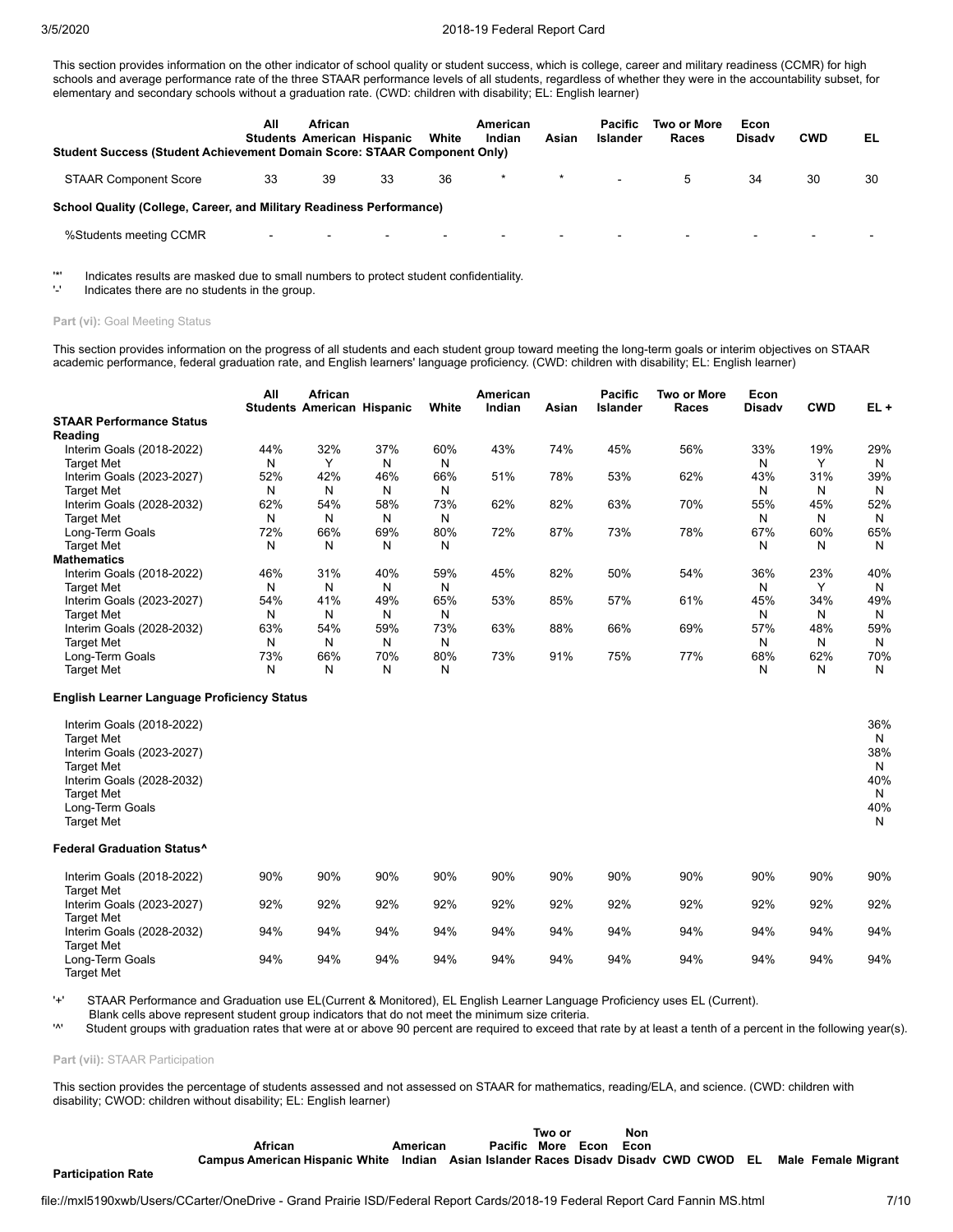|                        |                        |      | African<br>Campus American Hispanic White Indian Asian Islander Races Disady Disady CWD CWOD EL |      |         | American       |         | Pacific More Econ | Two or         |      | Non<br>Econ |                      |                          |      |                      |                          | Male Female Migrant |
|------------------------|------------------------|------|-------------------------------------------------------------------------------------------------|------|---------|----------------|---------|-------------------|----------------|------|-------------|----------------------|--------------------------|------|----------------------|--------------------------|---------------------|
| All Subjects           | All<br><b>Students</b> | 100% | 100%                                                                                            | 100% | 97%     |                |         |                   | 100%           | 100% | 100%        | 98%                  | 100%                     | 100% | 99%                  | 100%                     |                     |
|                        | <b>CWD</b>             | 98%  | 100%                                                                                            | 99%  | 91%     | $\star$        |         |                   |                | 97%  | 100%        | 98%                  |                          | 100% | 96%                  | 100%                     |                     |
|                        | <b>CWOD</b>            | 100% | 100%                                                                                            | 100% | 100%    | ÷              |         |                   | 100%           | 100% | 100%        | $\blacksquare$       | 100%                     |      | 100% 100%            | 100%                     | $\overline{a}$      |
|                        | EL                     | 100% | $\blacksquare$                                                                                  | 100% | 100%    |                |         | $\sim$            | $\star$        | 100% | 100%        | 100%                 | 100%                     |      | 100% 100%            | 100%                     |                     |
|                        | Male                   | 99%  | 100%                                                                                            | 100% | 96%     | $\star$        | $\star$ | $\blacksquare$    | $\star$        | 99%  | 100%        | 96%                  | 100%                     | 100% | 99%                  | ÷.                       |                     |
|                        | Female                 | 100% | 100%                                                                                            | 100% | 100%    |                |         |                   | 100%           | 100% | 100%        | 100%                 | 100%                     | 100% | $\ddot{\phantom{a}}$ | 100%                     |                     |
|                        |                        |      |                                                                                                 |      |         |                |         |                   |                |      |             |                      |                          |      |                      |                          |                     |
| Reading                | All<br><b>Students</b> | 100% | 100%                                                                                            | 100% | 98%     |                |         |                   | ×              | 100% | 100%        | 98%                  | 100%                     | 100% | 99%                  | 100%                     |                     |
|                        | <b>CWD</b>             | 98%  | 100%                                                                                            | 99%  | 93%     |                |         |                   | ä,<br>$\star$  | 98%  | 100%        | 98%                  |                          | 100% | 97%                  | 100%                     |                     |
|                        | <b>CWOD</b>            | 100% | 100%                                                                                            | 100% | 100%    |                |         |                   |                | 100% | 100%        | ÷,                   | 100%                     |      | 100% 100%            | 100%                     | $\blacksquare$      |
|                        | EL.                    | 100% | $\blacksquare$                                                                                  | 100% | 100%    |                |         |                   | $\star$        | 100% | 100%        | 100%                 | 100%                     |      | 100% 100%            | 100%                     |                     |
|                        | Male                   | 99%  | 100%                                                                                            | 100% | 97%     | $\star$        | $\star$ | $\blacksquare$    | $\star$        | 99%  | 100%        | 97%                  | 100%                     | 100% | 99%                  | ä,                       |                     |
|                        | Female                 | 100% | 100%                                                                                            | 100% | 100%    | $\blacksquare$ |         |                   | $\star$        | 100% | 100%        | 100%                 | 100%                     | 100% | $\blacksquare$       | 100%                     |                     |
| Mathematics            | All<br><b>Students</b> | 100% | 100%                                                                                            | 100% | 98%     | $\star$        | $\star$ |                   | $\star$        | 100% | 100%        | 99%                  | 100%                     | 99%  | 100%                 | 99%                      |                     |
|                        | <b>CWD</b>             | 99%  | 100%                                                                                            | 100% | 93%     |                |         |                   | $\blacksquare$ | 99%  | 100%        | 99%                  | L,                       | 100% | 98%                  | 100%                     |                     |
|                        | CWOD                   | 100% | 100%                                                                                            | 100% | 100%    |                |         |                   | $\star$        | 100% | 100%        | $\ddot{\phantom{a}}$ | 100%                     | 99%  | 100%                 | 99%                      |                     |
|                        | EL                     | 99%  | $\blacksquare$                                                                                  | 99%  | 100%    |                |         |                   | $\star$        | 99%  | 100%        | 100%                 | 99%                      | 99%  | 100%                 | 99%                      |                     |
|                        | Male                   | 100% | 100%                                                                                            | 100% | 97%     | $\star$        |         | $\blacksquare$    | $\star$        | 100% | 100%        | 98%                  | 100%                     |      | 100% 100%            | $\blacksquare$           |                     |
|                        | Female                 | 99%  | 100%                                                                                            | 99%  | 100%    |                |         |                   | $\star$        | 99%  | 100%        | 100%                 | 99%                      | 99%  |                      | 99%                      |                     |
| Science                | All<br><b>Students</b> | 99%  | 100%                                                                                            | 100% | 90%     |                |         |                   | *              | 99%  | 100%        | 94%                  | 100%                     | 100% | 98%                  | 100%                     |                     |
|                        | <b>CWD</b>             | 94%  | $\star$                                                                                         | 96%  | $\ast$  |                |         |                   | $\blacksquare$ | 92%  | 100%        | 94%                  | $\overline{\phantom{a}}$ | 100% | 91%                  | 100%                     |                     |
|                        | <b>CWOD</b>            | 100% | 100%                                                                                            | 100% | 100%    |                |         |                   | $\star$        | 100% | 100%        | ä,                   | 100%                     |      | 100% 100%            | 100%                     |                     |
|                        | EL                     | 100% | $\blacksquare$                                                                                  | 100% | $\star$ |                |         |                   | ×              | 100% | 100%        | 100%                 | 100%                     |      | 100% 100%            | 100%                     |                     |
|                        | Male                   | 98%  | $\star$                                                                                         | 99%  | 83%     |                |         |                   | $\overline{a}$ | 98%  | 100%        | 91%                  | 100%                     | 100% | 98%                  |                          |                     |
|                        | Female                 | 100% | 100%                                                                                            | 100% |         |                |         |                   | $\star$        | 100% | 100%        | 100%                 | 100%                     | 100% |                      | 100%                     |                     |
| Non-Participation Rate |                        |      |                                                                                                 |      |         |                |         |                   |                |      |             |                      |                          |      |                      |                          |                     |
| All Subjects           | All<br><b>Students</b> | 0%   | 0%                                                                                              | 0%   | 3%      | $\star$        |         |                   | 0%             | 0%   | 0%          | 2%                   | 0%                       | 0%   | 1%                   | 0%                       |                     |
|                        | <b>CWD</b>             | 2%   | 0%                                                                                              | 1%   | 9%      | $\star$        |         |                   | $\blacksquare$ | 3%   | 0%          | 2%                   | $\blacksquare$           | 0%   | 4%                   | 0%                       |                     |
|                        | <b>CWOD</b>            | 0%   | 0%                                                                                              | 0%   | 0%      |                |         |                   | 0%             | 0%   | 0%          | $\blacksquare$       | 0%                       | 0%   | 0%                   | 0%                       | $\overline{a}$      |
|                        | EL                     | 0%   | $\blacksquare$                                                                                  | 0%   | 0%      |                |         |                   | $\star$        | 0%   | 0%          | 0%                   | 0%                       | 0%   | 0%                   | 0%                       |                     |
|                        | Male                   | 1%   | 0%                                                                                              | 0%   | 4%      | $\star$        | $\star$ | $\blacksquare$    | $\star$        | 1%   | 0%          | 4%                   | 0%                       | 0%   | 1%                   | $\overline{\phantom{a}}$ |                     |
|                        | Female                 | 0%   | 0%                                                                                              | 0%   | 0%      | $\blacksquare$ |         |                   | 0%             | 0%   | 0%          | 0%                   | 0%                       | 0%   | $\blacksquare$       | 0%                       |                     |
| Reading                | All<br><b>Students</b> | 0%   | 0%                                                                                              | 0%   | 2%      | $\star$        |         |                   | *              | 0%   | 0%          | 2%                   | 0%                       | 0%   | 1%                   | 0%                       |                     |
|                        | <b>CWD</b>             | 2%   | 0%                                                                                              | 1%   | 7%      | $\star$        | $\star$ |                   |                | 2%   | 0%          | 2%                   | $\blacksquare$           | 0%   | 3%                   | 0%                       |                     |
|                        | <b>CWOD</b>            | 0%   | 0%                                                                                              | 0%   | 0%      |                | $\star$ |                   | $\star$        | 0%   | 0%          | $\blacksquare$       | 0%                       | 0%   | 0%                   | 0%                       |                     |
|                        | EL                     | 0%   |                                                                                                 | 0%   | $0\%$   |                | $\star$ |                   | $\star$        | 0%   | 0%          | 0%                   | 0%                       | 0%   | 0%                   | 0%                       |                     |
|                        | Male                   | 1%   | 0%                                                                                              | 0%   | 3%      |                |         |                   |                | 1%   | 0%          | 3%                   | 0%                       | 0%   | 1%                   |                          |                     |
|                        | Female                 | 0%   | 0%                                                                                              | 0%   | 0%      |                |         |                   |                | 0%   | 0%          | 0%                   | 0%                       | 0%   | $\blacksquare$       | 0%                       |                     |
| Mathematics            | All<br><b>Students</b> | 0%   | 0%                                                                                              | 0%   | 2%      | $\star$        | $\star$ |                   | *              | 0%   | 0%          | 1%                   | 0%                       | 1%   | 0%                   | 1%                       |                     |
|                        | <b>CWD</b>             | 1%   | 0%                                                                                              | 0%   | 7%      |                |         |                   |                | 1%   | 0%          | 1%                   |                          | 0%   | 2%                   | 0%                       |                     |
|                        | <b>CWOD</b>            |      |                                                                                                 |      |         |                |         |                   | ×              |      |             |                      | $\blacksquare$           |      |                      |                          |                     |
|                        |                        | 0%   | 0%                                                                                              | 0%   | 0%      |                |         |                   |                | 0%   | 0%          | $\blacksquare$       | 0%                       | 1%   | 0%                   | 1%                       |                     |
|                        | EL                     | 1%   | $\blacksquare$                                                                                  | 1%   | 0%      |                |         |                   |                | 1%   | 0%          | 0%                   | 1%                       | 1%   | 0%                   | 1%                       |                     |
|                        | Male                   | 0%   | 0%                                                                                              | 0%   | 3%      | $\star$        |         |                   | ×              | 0%   | 0%          | 2%                   | 0%                       | 0%   | 0%                   | $\blacksquare$           |                     |
|                        | Female                 | 1%   | 0%                                                                                              | 1%   | 0%      |                |         |                   | ×              | 1%   | 0%          | 0%                   | 1%                       | 1%   | $\blacksquare$       | 1%                       |                     |
| Science                | All<br><b>Students</b> | 1%   | 0%                                                                                              | 0%   | 10%     |                |         |                   | *              | 1%   | 0%          | 6%                   | 0%                       | 0%   | 2%                   | 0%                       |                     |
|                        | <b>CWD</b>             | 6%   | $\star$                                                                                         | 4%   | ×       |                |         |                   |                | 8%   | 0%          | 6%                   | $\blacksquare$           | 0%   | 9%                   | 0%                       |                     |
|                        | <b>CWOD</b>            | 0%   | 0%                                                                                              | 0%   | 0%      |                |         |                   | $\star$        | 0%   | 0%          | $\blacksquare$       | 0%                       | 0%   | 0%                   | 0%                       |                     |
|                        | EL.                    | 0%   | $\blacksquare$                                                                                  | 0%   | $\star$ |                |         |                   |                | 0%   | 0%          | 0%                   | 0%                       | 0%   | 0%                   | 0%                       |                     |
|                        | Male                   | 2%   | $\star$                                                                                         | 1%   | 17%     |                |         |                   |                | 2%   | 0%          | 9%                   | 0%                       | 0%   | 2%                   |                          |                     |
|                        | Female                 | 0%   | 0%                                                                                              | 0%   | $\star$ |                |         |                   |                | 0%   | 0%          | 0%                   | 0%                       | 0%   | $\blacksquare$       | 0%                       |                     |

'\*' Indicates results are masked due to small numbers to protect student confidentiality.

Indicates zero observations reported for this group.

#### **Part (viii):** Civil Rights Data

Part (viii)(I) This section provides information from the 2015-16 CRDC surveys, submitted by school districts to the Office for Civil Rights on measures of school quality, climate, and safety, including counts of in-school suspensions, out-of-school suspensions, expulsions, school related arrests, referrals to law enforcement, chronic absenteeism (including both excused and unexcused absences), incidences of violence, including bullying and harassment. (EL: English learner)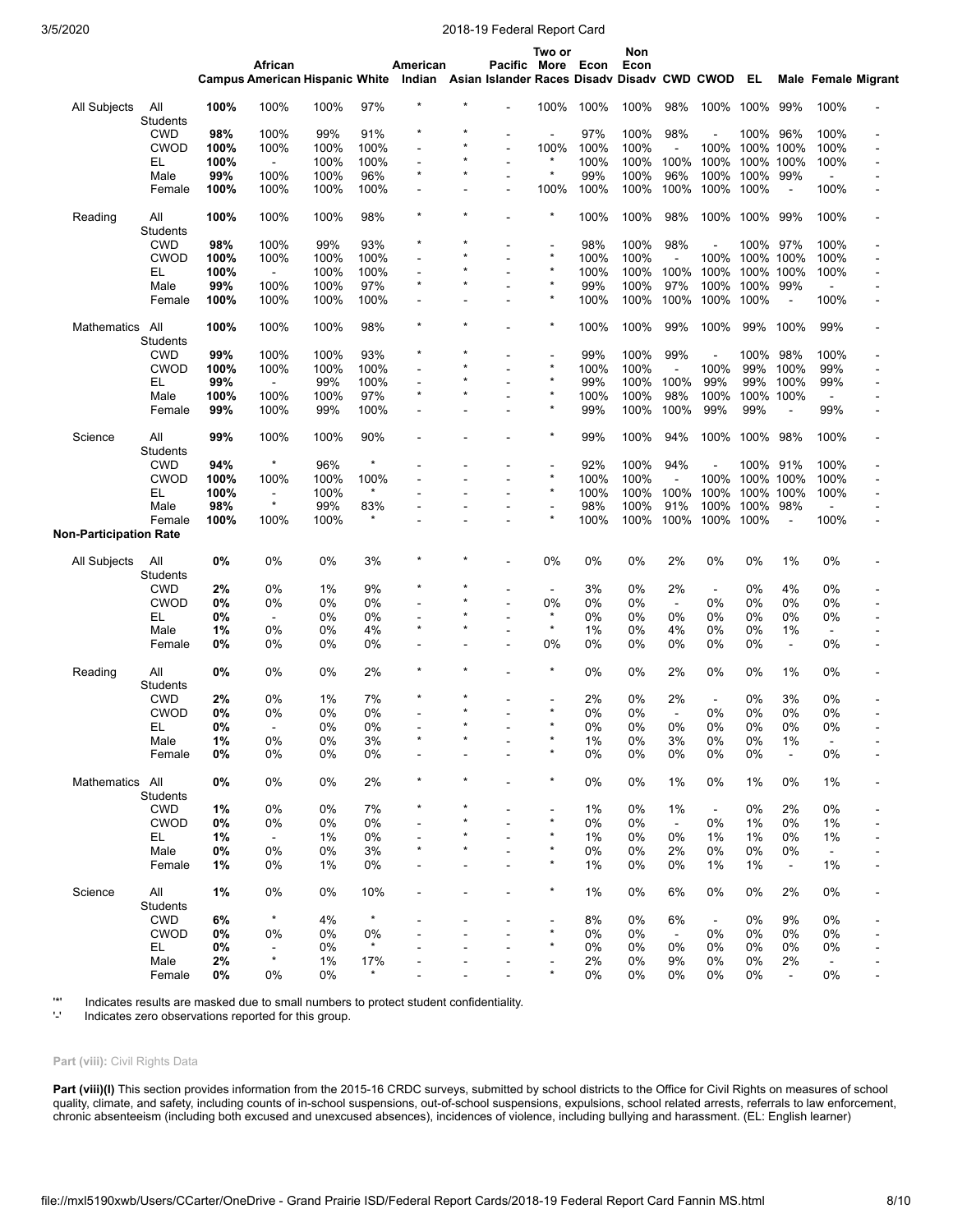|                                                       |                 | <b>Total</b>     | <b>African</b><br>students American Hispanic |             | White                   | Indian or<br>Alaska<br><b>Native</b> | Asian  | Pacific More<br><b>Islander Races</b> | Two<br>or        | EL             | with<br><b>Disabilities</b> | <b>Students</b><br>with<br><b>Students Disabilities</b><br>(Section<br>504) |
|-------------------------------------------------------|-----------------|------------------|----------------------------------------------|-------------|-------------------------|--------------------------------------|--------|---------------------------------------|------------------|----------------|-----------------------------|-----------------------------------------------------------------------------|
| <b>Students Without Disabilities</b>                  |                 |                  |                                              |             |                         |                                      |        |                                       |                  |                |                             |                                                                             |
| In-School Suspensions                                 | Male            | 113              | 5                                            | 101         | 5                       | 0                                    | 0      | $\mathbf 0$                           | $\overline{2}$   | 65             |                             |                                                                             |
|                                                       | Female          | 57               | 2                                            | 50          | 5                       | 0                                    | 0      | 0                                     | $\mathbf 0$      | 35             |                             |                                                                             |
|                                                       | Total           | 170              | 7                                            | 151         | 10                      | 0                                    | 0      | $\mathbf 0$                           | $\overline{2}$   | 100            |                             |                                                                             |
| Out-of-School Suspensions                             |                 |                  |                                              |             |                         |                                      |        |                                       |                  |                |                             |                                                                             |
|                                                       | Male            | 20               | 0                                            | 16          | 2                       | $\mathbf 0$                          | 0      | 0                                     | $\overline{2}$   | $\overline{7}$ |                             |                                                                             |
|                                                       | Female          | 8                | 2                                            | 4           | 2                       | 0                                    | 0      | 0                                     | $\mathbf 0$      | 4              |                             |                                                                             |
|                                                       | Total           | 28               | 2                                            | 20          | 4                       | 0                                    | 0      | $\mathbf 0$                           | $\overline{2}$   | 11             |                             |                                                                             |
| <b>Expulsions</b><br><b>With Educational Services</b> | Male            | 0                | 0                                            | 0           | 0                       | 0                                    | 0      | 0                                     | 0                | 0              |                             |                                                                             |
|                                                       | Female          | 0                | 0                                            | 0           | 0                       | 0                                    | 0      | 0                                     | $\mathbf 0$      | 0              |                             |                                                                             |
|                                                       | Total           | 0                | 0                                            | $\mathbf 0$ | 0                       | 0                                    | 0      | 0                                     | 0                | 0              |                             |                                                                             |
| <b>Without Educational</b><br>Services                | Male            | $\mathbf 0$      | $\mathbf 0$                                  | 0           | 0                       | 0                                    | 0      | $\mathbf 0$                           | 0                | 0              |                             |                                                                             |
|                                                       | Female          | 0                | 0                                            | 0           | 0                       | 0                                    | 0      | 0                                     | 0                | 0              |                             |                                                                             |
|                                                       | Total           | 0                | 0                                            | 0           | 0                       | 0                                    | 0      | 0                                     | 0                | 0              |                             |                                                                             |
| <b>Under Zero Tolerance</b><br>Policies               | Male            | 0                | $\mathbf 0$                                  | 0           | 0                       | 0                                    | 0      | 0                                     | 0                | 0              |                             |                                                                             |
|                                                       | Female          | 0                | 0                                            | 0           | 0                       | 0                                    | 0      | 0                                     | 0                | 0              |                             |                                                                             |
|                                                       | Total           | $\mathbf 0$      | 0                                            | 0           | 0                       | 0                                    | 0      | $\mathbf 0$                           | 0                | 0              |                             |                                                                             |
| <b>School-Related Arrests</b>                         |                 |                  |                                              |             |                         |                                      |        |                                       |                  |                |                             |                                                                             |
|                                                       | Male            | 0                | 0                                            | 0           | 0                       | 0                                    | 0      | 0                                     | 0                | 0              |                             |                                                                             |
|                                                       | Female<br>Total | 0<br>$\mathbf 0$ | 0<br>$\mathbf 0$                             | 0<br>0      | 0<br>0                  | 0<br>0                               | 0<br>0 | 0<br>$\mathbf 0$                      | 0<br>$\mathbf 0$ | 0<br>0         |                             |                                                                             |
| Referrals to Law Enforcement                          |                 |                  |                                              |             |                         |                                      |        |                                       |                  |                |                             |                                                                             |
|                                                       | Male            | 0                | 0                                            | 0           | 0                       | 0                                    | 0      | 0                                     | 0                | 0              |                             |                                                                             |
|                                                       | Female          | 0                | 0                                            | 0           | 0                       | 0                                    | 0      | 0                                     | 0                | 0              |                             |                                                                             |
|                                                       | Total           | $\mathbf 0$      | 0                                            | 0           | 0                       | 0                                    | 0      | $\mathbf 0$                           | 0                | 0              |                             |                                                                             |
| <b>Students With Disabilities</b>                     |                 |                  |                                              |             |                         |                                      |        |                                       |                  |                |                             |                                                                             |
| In-School Suspensions                                 | Male            | 29               | 2                                            | 17          | 8                       | 0                                    | 0      | 0                                     | $\overline{2}$   |                |                             | 5                                                                           |
|                                                       | Female          | 9                | 2                                            | 5           | $\overline{\mathbf{c}}$ | 0                                    | 0      | 0                                     | $\pmb{0}$        | 11<br>5        |                             | 5                                                                           |
|                                                       | Total           | 38               | 4                                            | 22          | 10                      | 0                                    | 0      | $\mathbf 0$                           | $\overline{2}$   | 16             |                             | 10                                                                          |
| Out-of-School Suspensions                             |                 |                  |                                              |             |                         |                                      |        |                                       |                  |                |                             |                                                                             |
|                                                       | Male            | 10               | 2                                            | 4           | 2                       | 0                                    | 0      | 0                                     | $\overline{c}$   | 0              |                             | $\overline{\mathbf{c}}$                                                     |
|                                                       | Female          | $\overline{2}$   | 2                                            | 0           | 0                       | 0                                    | 0      | 0                                     | 0                | 0              |                             | 4                                                                           |
|                                                       | Total           | 12               | 4                                            | 4           | $\overline{2}$          | 0                                    | 0      | 0                                     | $\overline{2}$   | 0              |                             | 6                                                                           |
| <b>Expulsions</b><br><b>With Educational Services</b> |                 |                  |                                              |             |                         |                                      |        |                                       |                  |                |                             |                                                                             |
|                                                       | Male<br>Female  | 0<br>0           | 0<br>0                                       | 0<br>0      | 0<br>0                  | 0<br>0                               | 0<br>0 | 0<br>0                                | 0<br>0           | 0<br>0         |                             | 0<br>0                                                                      |
|                                                       | Total           | 0                | 0                                            | 0           | 0                       | 0                                    | 0      | 0                                     | 0                | 0              |                             | 0                                                                           |
| <b>Without Educational</b>                            | Male            | 0                | 0                                            | 0           | 0                       | 0                                    | 0      | $\mathbf 0$                           | 0                | 0              |                             | 0                                                                           |
| Services                                              |                 |                  |                                              |             |                         |                                      |        |                                       |                  |                |                             |                                                                             |
|                                                       | Female          | 0                | 0                                            | 0           | 0                       | 0                                    | 0      | 0                                     | 0                | 0              |                             | 0                                                                           |
|                                                       | Total           | $\Omega$         | 0                                            | $\Omega$    | $\Omega$                | $\Omega$                             | 0      | 0                                     | $\Omega$         | $\Omega$       |                             | $\Omega$                                                                    |
| Under Zero Tolerance<br>Policies                      | Male            | 0                | 0                                            | 0           | 0                       | 0                                    | 0      | $\mathbf 0$                           | $\mathbf 0$      | 0              |                             | 0                                                                           |
|                                                       | Female          | 0                | 0                                            | 0           | 0                       | 0                                    | 0      | 0                                     | 0                | 0              |                             | 0                                                                           |
| <b>School-Related Arrests</b>                         | Total           | 0                | $\mathbf 0$                                  | 0           | 0                       | $\mathbf 0$                          | 0      | $\mathbf 0$                           | 0                | 0              |                             | $\Omega$                                                                    |
|                                                       | Male            | 0                | 0                                            | 0           | 0                       | 0                                    | 0      | 0                                     | 0                | 0              |                             | 0                                                                           |
|                                                       | Female          | 0                | 0                                            | 0           | 0                       | 0                                    | 0      | 0                                     | 0                | 0              |                             | 0                                                                           |
|                                                       | Total           | 0                | 0                                            | 0           | 0                       | 0                                    | 0      | 0                                     | 0                | 0              |                             | 0                                                                           |
| Referrals to Law Enforcement                          |                 |                  |                                              |             |                         |                                      |        |                                       |                  |                |                             |                                                                             |
|                                                       | Male            | 0                | 0                                            | 0           | 0                       | 0                                    | 0      | 0                                     | 0                | 0              |                             | 0                                                                           |
|                                                       | Female          | 0                | 0                                            | 0           | 0                       | 0                                    | 0      | 0                                     | 0                | 0              |                             | 0                                                                           |
| <b>All Students</b>                                   | Total           | $\mathbf 0$      | 0                                            | 0           | 0                       | 0                                    | 0      | $\mathbf 0$                           | $\mathbf 0$      | 0              |                             | 0                                                                           |
| Chronic Absenteeism                                   |                 |                  |                                              |             |                         |                                      |        |                                       |                  |                |                             |                                                                             |
|                                                       | Male            | 54               | 2                                            | 47          | 5                       | 0                                    | 0      | 0                                     | 0                | 20             | 5                           | 5                                                                           |
|                                                       | Female          | 39               | 2                                            | 32          | 5                       | 0                                    | 0      | 0                                     | 0                | 20             | 5                           | 2                                                                           |
|                                                       | Total           | 93               | 4                                            | 79          | 10                      | 0                                    | 0      | 0                                     | 0                | 40             | 10                          | 7                                                                           |

Incidents of Violence

Incidents of rape or attempted rape 0<br>
Incidents of sexual assault (other than rape) 0<br>
0

Incidents of sexual assault (other than rape) 0<br>
Incidents of robbery with a weapon 0

Incidents of robbery with a weapon and the series of robbery with a weapon of the series of robbery with a firearm or explosive device of  $\sim$  0 of  $\sim$  0 of  $\sim$  0 of  $\sim$  0 of  $\sim$  0 of  $\sim$  0 of  $\sim$  0 of  $\sim$  0 of  $\sim$ Incidents of robbery with a firearm or explosive device device of the state of robbery with a firearm or explosive device of  $\overline{0}$  of  $\overline{0}$  of  $\overline{1}$  of  $\overline{1}$  of robbery without a weapon of  $\overline{0}$  of  $\overline{1}$ 

Incidents of robbery without a weapon and the sequence of the sequence of the sequence of robbery without a weapon of  $\sim 0$ 

Incidents of physical attack or fight with a weapon and the state of physical attack or fight with a firearm or explosive device device  $\sim 0$ Incidents of physical attack or fight with a firearm or explosive device device of the control of physical attack or fight without a weapon of the control of the control of the control of the control of the control of the

Incidents of physical attack or fight without a weapon intervention of the state of physical attack or fight without a weapon intervention of threats of physical attack with a weapon intervention of the state of physical a

Incidents of threats of physical attack with a weapon

**Total**